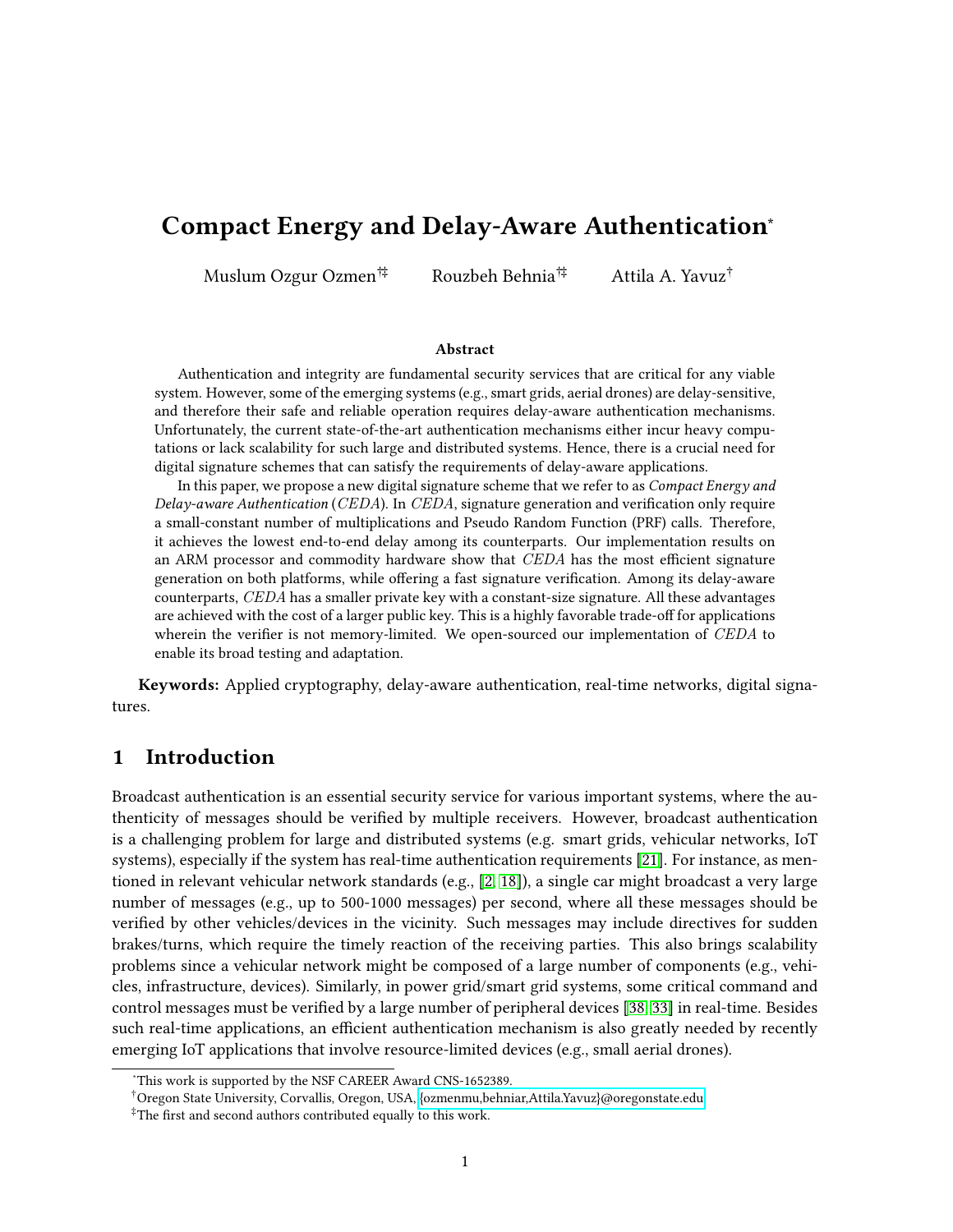| Scheme           | Signer                       |             | Transmission | Verifier               |            | End-to-End      |
|------------------|------------------------------|-------------|--------------|------------------------|------------|-----------------|
|                  | Signature                    | Private Key | Signature    | Signature              | Public Key | Delay $(\mu s)$ |
|                  | <b>Generation</b> ( $\mu$ s) | (Byte)      | Size (Byte)  | Verification $(\mu s)$ | (Byte)     |                 |
| <b>RSA</b>       | 237.15                       | 768         | 416          | 1.33                   | 384        | 238.48          |
| <b>ECDSA</b>     | 9.33                         | 32          | 64           | 12.10                  | 32         | 21.43           |
| <b>BPV-ECDSA</b> | 1.75                         | 10272       | 64           | 12.10                  | 32         | 13.85           |
| Ed25519          | 2.25                         | 32          | 64           | 6.79                   | 32         | 9.04            |
| SCRA-C-RSA       | 2.72                         | 2000000     | 432          | 4.42                   | 384        | 7.14            |
| CEDA             | 1.59                         | 416         | 416          | 2.98                   | 393600     | 4.57            |

<span id="page-1-0"></span>Table 1: Experimental Performance Comparison of CEDA and its Counterparts on ARM Cortex A53

### 1.1 Problem Statement

The current state-of-the-art authentication mechanisms might not be able to fully meet the demands of large and distributed time-critical applications (e.g., smart-grid, vehicular/drone networks). That is, Message Authentication Codes (MACs) are highly efficient but they lack the necessary scalability for large and distributed systems as well as public verifiability and non-repudiation properties. Digital signature schemes rely on public key infrastructures, and therefore can enable scalable authentication for large-distributed systems. However, unlike MACs, they generally require highly expensive operations at the signer's and/or verifier's side. For instance, standard signatures (e.g., RSA [\[30\]](#page-15-2), ECDSA [\[4\]](#page-14-0)) require expensive operations such as exponentiation or elliptic curve scalar multiplications, which have been shown to be highly costly for some delay-aware applications (e.g., smart-grid [\[1,](#page-13-1) [35,](#page-16-2) [36\]](#page-16-3), vehicular networks [\[23,](#page-15-3) [39,](#page-16-4) [18,](#page-15-1) [2\]](#page-13-0)).

Delay-aware signatures such as SCRA [\[37\]](#page-16-5) and RA [\[36\]](#page-16-3) were proposed, however both of these schemes incur very large private keys due to the pre-computation tables at the signer's side. Moreover, RA requires messages to have specific pre-defined structures, which might not be the case for various real-life applications. One-time signatures  $[29]$  and some of their variants (e.g.,  $[35, 20]$  $[35, 20]$ ) offer very fast signature generation and verification, however they have large signature sizes. Moreover, the private-public key pair must be continuously renewed, whose overhead may not be practical for certain applications. Signature schemes that incur linear token/key storage (e.g. online/offline signatures  $[16]$ ) are also not suitable for applications with memory-limited devices. Efficient signature generation and verification can be achieved by delayed key disclosure methods  $[26]$  and amortized signatures  $[22]$ . However, these methods rely on packet buffering, and therefore, highly intolerant to packet losses. Moreover, they lack the immediate verification critically required by delay-aware applications. In Section [2,](#page-2-0) we provide a detailed overview of the related works that are most relevant to ours.

There is a significant need for a compact and light-weight digital signature scheme that can achieve high-speed signature generation and verification for time-critical systems.

### <span id="page-1-1"></span>1.2 Our Contributions

In this paper, we developed a new real-time digital signature scheme that we refer to as Compact Energy and Delay-aware Authentication (CEDA). We summarize the desirable properties of CEDA as follows (Table [1](#page-1-0) demonstrates the experimental comparison between  $\mathit{CEDA}$  and its counterparts on ARM Cortex A53).

• Fast Signing: The signature generation of CEDA does not require any expensive operation such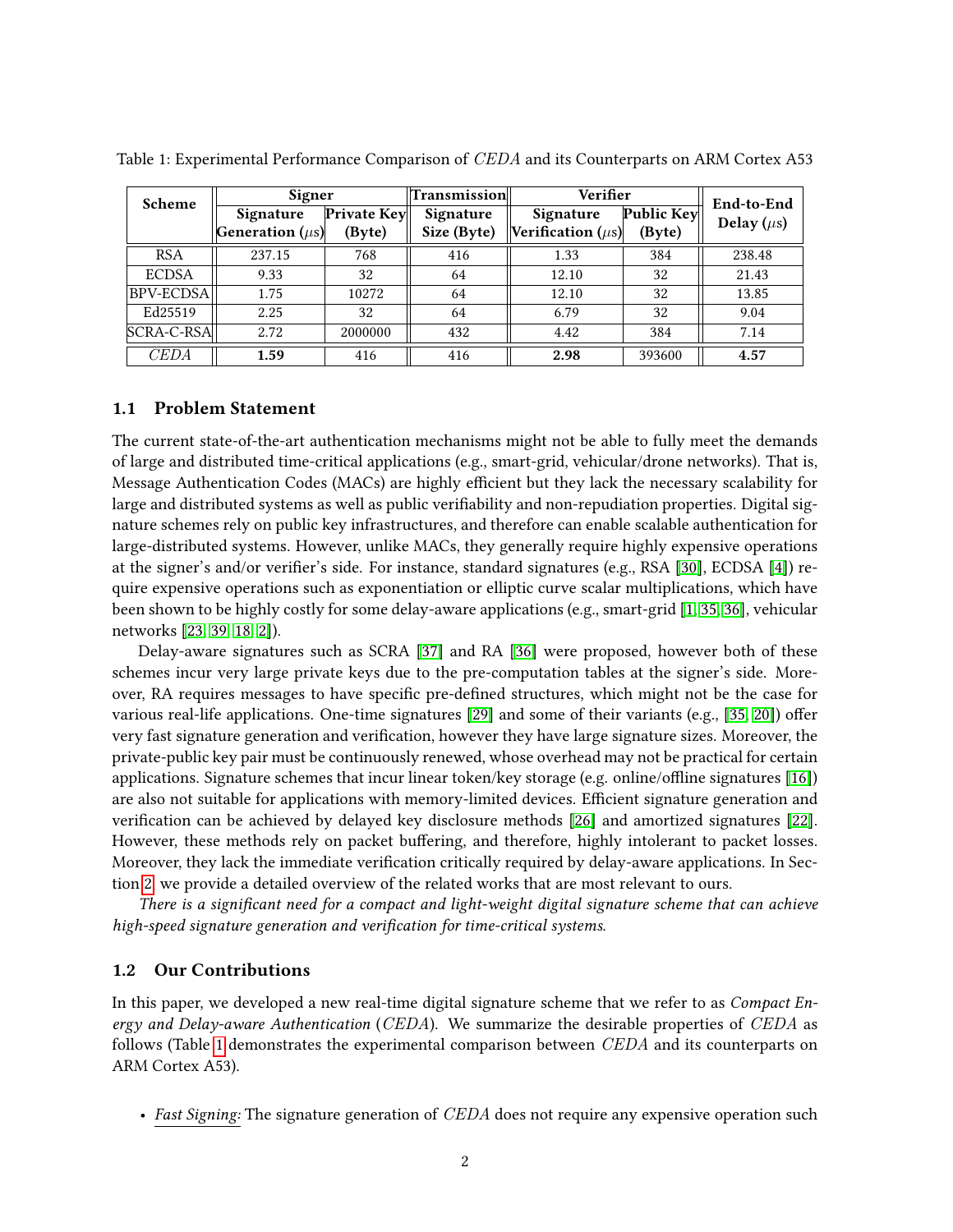as exponentiation over large integers or elliptic curve scalar multiplication. More specifically, the signing algorithm in CEDA only requires an exponentiation over a small modulus and cryptographic hash function calls that makes it the fastest among its counterparts. For instance, as shown in Tables [1](#page-1-0) and [4,](#page-12-0) CEDA can generate up to 18,070 and 628 signatures per second on a commodity hardware and IoT device, respectively.

- Low End-to-end Delay: CEDA enjoys from the fastest signing algorithm and the second fastest verification algorithm among its counterparts. That is, the verification only requires an exponen-tiation over a small modulus and a few multiplications. More specifically, as shown in Table [1,](#page-1-0) CEDA is 1.56 $\times$  faster than its most efficient counterpart (SCRA in [\[37\]](#page-16-5)) and 4.69 $\times$  faster than ECDSA, in terms of end-to-end delay.
- Eliminate the Pre-computation Components from Signer: Some applications (e.g. IoT, smart-grids) may require memory-limited devices to issue signatures. Unlike some existing alternatives (e.g., [\[11,](#page-14-2) [37,](#page-16-5) [36,](#page-16-3) [13,](#page-14-3) [31,](#page-16-6) [16\]](#page-14-1)), *CEDA* does not require any pre-computation table or tokens to be stored at signer's side. For instance, SCRA-C-RSA [\[37\]](#page-16-5) and ECDSA with pre-computation [\[11\]](#page-14-2) require storing a private key of size 2 MB and 10 KB on the signer's side, respectively. CEDA has a constant private key of size 416 Byte that is smaller than traditional RSA signature [\[30\]](#page-15-2) and a signature size identical to the traditional RSA (see Table [1\)](#page-1-0).
- Immediate Verification: Unlike some broadcast authentication mechanisms (e.g. [\[26\]](#page-15-6)), CEDA can achieve immediate verification without the need of packet buffering or time synchronization.

• Limitation: The main limitation of CEDA is its large public key size (e.g., 393 KB for  $\kappa = 128$ -bit security) compared to its alternatives. However, in many delay-aware applications (e.g., aerial drones, vehicular networks, smart-grid), the verifying devices (e.g., cars, UAVs, command centers) are potentially more than capable of storing such public keys. Therefore, by providing the lowest end-to-end cryptographic delay with small private key sizes, CEDA is expected to offer an ideal choice for timecritical networks, in which a very high-speed authentication is a crucial requirement to ensure a safe and reliable operation.

# <span id="page-2-0"></span>2 Related Work

In this section, we provide an overview of efficient digital signature schemes and authentication mechanisms that are most relevant to our work.

Standard Digital Signatures: Standard signatures (e.g., RSA [\[30\]](#page-15-2), ECDSA [\[4\]](#page-14-0)) require expensive operations, such as exponentiation over a large modulus, and elliptic curve scalar multiplication. Hence, they are not suitable for resource-limited devices and time-critical applications. Improvement via special elliptic curves [\[10\]](#page-14-4) and/or pre-computation techniques [\[11\]](#page-14-2) are possible. However, such improvements may not fully meet the demands of highly time-critical applications (see Section [6](#page-9-0) for detailed analysis).

Delay-Aware Digital Signatures: Real-time signatures, specially designed for smart grids and vehicu-lar networks were proposed in [\[37,](#page-16-5) [36\]](#page-16-3). Such schemes provide fast signature generation and verification to meet the requirements of time-critical networks. However, RA [\[36\]](#page-16-3) relies on a pre-defined structure of messages, which may not be applicable for many real-life scenarios. Moreover, both of these signature schemes require large private key sizes (up to 2MB [\[37\]](#page-16-5)), that may not be feasible for many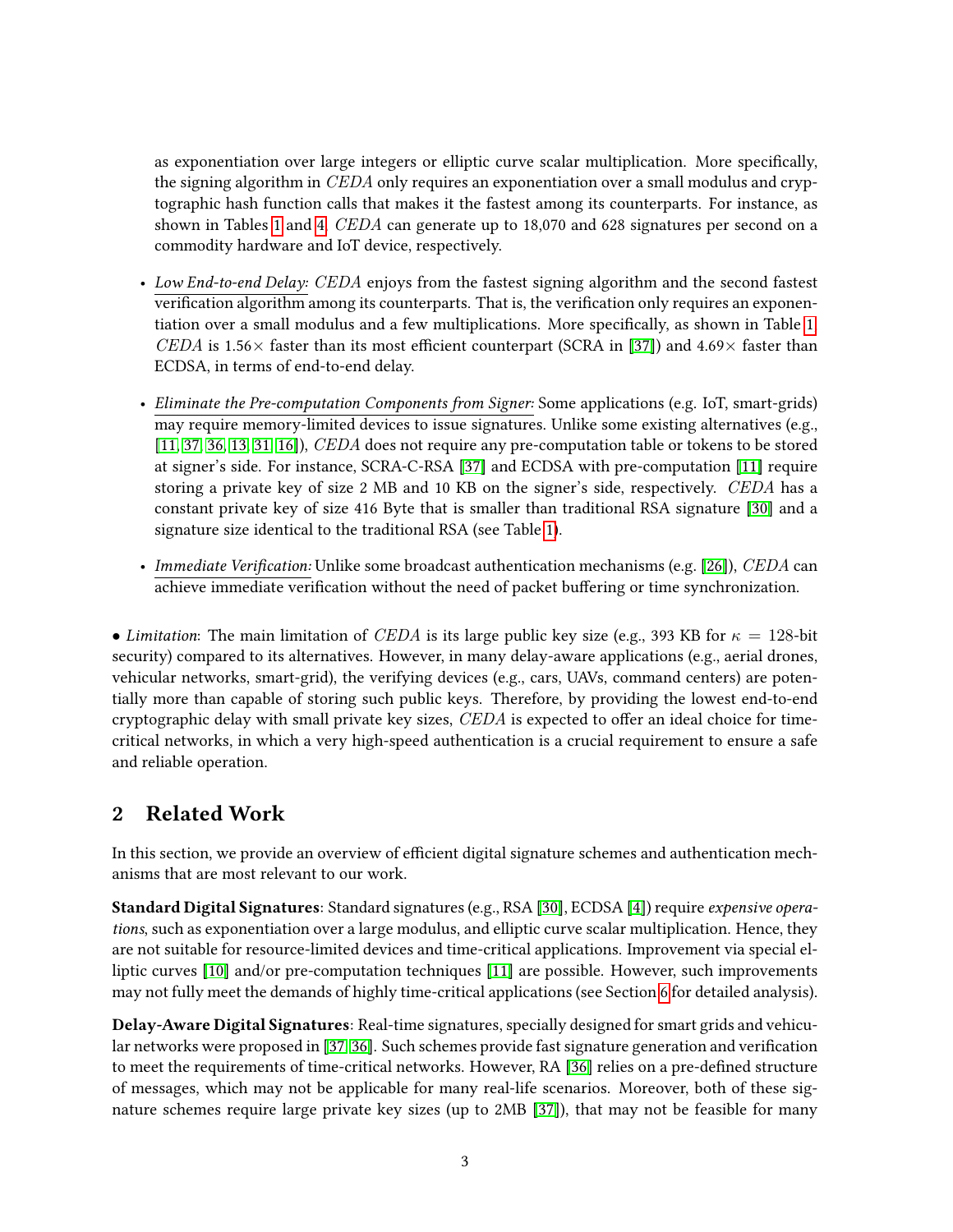resource-limited signers.

One-time Signatures (OTS) and Their Extensions: Hash-based signatures achieve post-quantum security [\[9\]](#page-14-5). Earlier one-time hash-based signatures (e.g., HORS [\[29\]](#page-15-4)) offer fast signing and verification but have very large signature sizes (e.g., 2-5 KB). Moreover, a private/public key pair can only be used once and therefore, must be renewed frequently. This continuous renewal requires the distribution of new public keys and may be impractical for real-life applications where each new public key should be signed by a certificate authority and verified by the verifier. Different performance and security trade-offs, such as low storage with very high computational cost [\[20\]](#page-15-5) and time valid OTS such as TV-HORS [\[35\]](#page-16-2), have been offered based on HORS. Despite their benefits, time-valid approaches suffer from performance and security penalties due to time-synchronization requirements and low tolerance for packet loss. Moreover, the use of low-security parameters might not be ideal for some security-critical delay-aware applications even with potential time constraints. Multiple-time hash-based signatures (e.g., [\[8\]](#page-14-6)) rely on Merkle-trees [\[24\]](#page-15-8) with a signer state [\[12\]](#page-14-7) to be able to sign several messages. Recently, stateless signatures (e.g., SPHINCS [\[9\]](#page-14-5)) have been proposed. However, these schemes have extremely large signatures (up to 41 KB) and expensive signing algorithms for low-end devices [\[19\]](#page-15-9).

**Online/Offline Signatures:** Online/offline signatures (e.g. [\[31,](#page-16-6) [16,](#page-14-1) [25\]](#page-15-10)) pre-compute a token for each message to be signed at the offline phase, and then use it to compute a signature on a message efficiently at the online phase. However, these schemes can use a private/public key pair only once, and therefore introduce a linear public key size. Hence, all such online/offline signatures incur linear storage with respect to the number of messages to be signed, which might not be practical for resource-limited devices. Moreover, the tokens must be renewed continuously as depleted, which introduces further computational overhead. Therefore, they may not be practical for real-time networks or IoT devices as considered in this work.

Delayed Key Disclosure and Amortized Signatures: Delayed key disclosure methods [\[26\]](#page-15-6) introduce an asymmetry between the signer and the verifier via a time factor, and therefore can achieve highly efficient signing and verification via only Message Authentication Codes. However, they require time synchronization among entities, packet buffering, and introduce potential packet loss risks. Therefore, such schemes cannot provide immediate verification, which is a critical requirement for real-time networks. Similarly, achieving time synchronization for a large distributed system might be difficult. In signature amortization techniques (e.g., [\[22\]](#page-15-7)), the signer generates a signature over a set of messages to reduce the cost. However, this also requires packet buffering and introduces potential packet loss risks. Moreover, amortized signatures require all related messages in a single set to be received until a message could be verified, and therefore they lack immediate verification.

# 3 Preliminaries

We first outline the notation in Table [2](#page-4-0) and then describe our building blocks.

**Definition 1.** A digital signature scheme is a tuple of three algorithms  $SGN = (Kg, Sig, Ver)$ defined as follows.

 $-(sk, PK) \leftarrow \text{SGN.Kg}(1^{\kappa})$ : Given the security parameter  $\kappa$ , this algorithm outputs the private/public key pair  $(sk, PK)$ .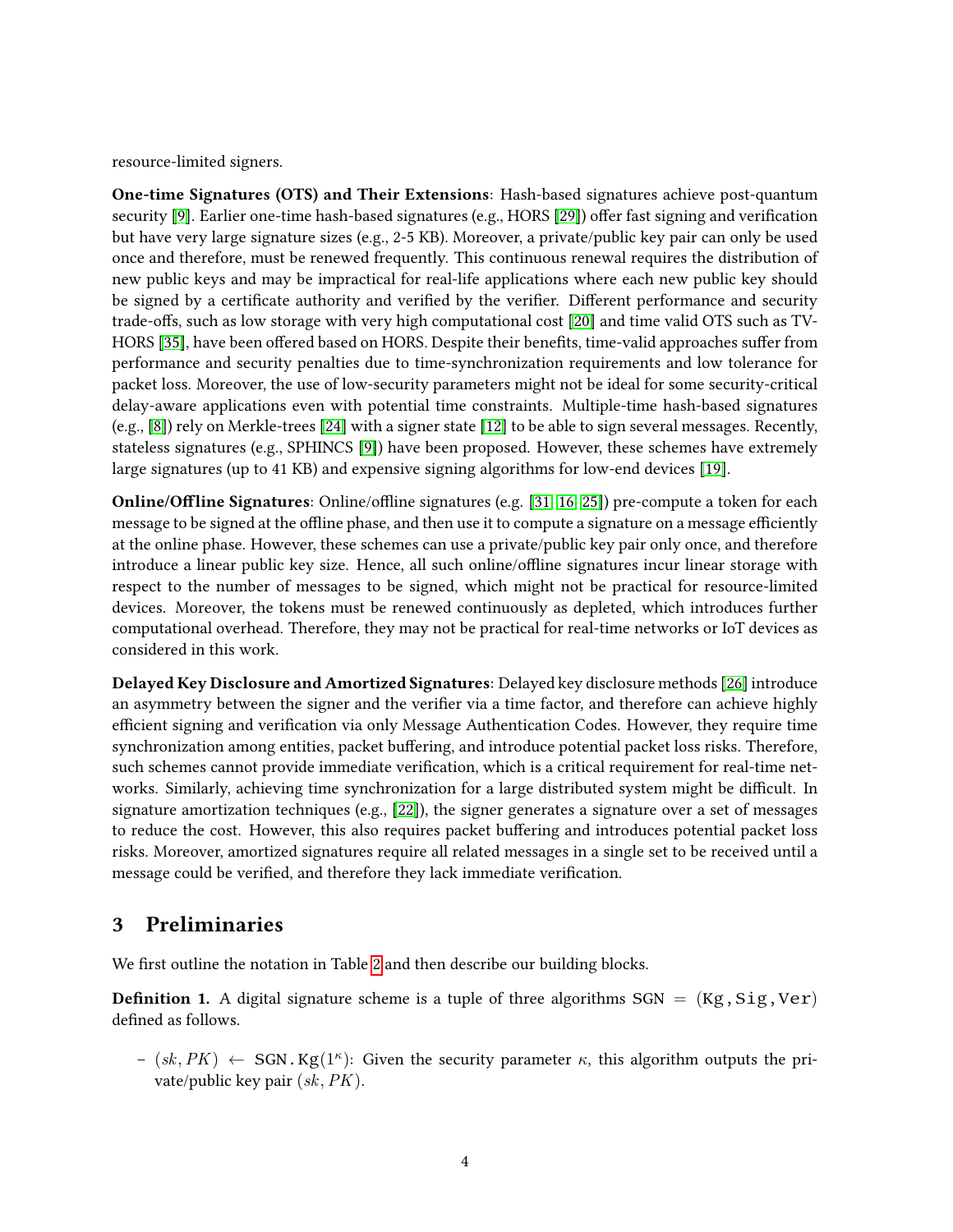<span id="page-4-0"></span>

| (t,k)            | HORS parameters (k out of t)                                      |
|------------------|-------------------------------------------------------------------|
| $\kappa$         | Security parameter                                                |
| N                | RSA modulus                                                       |
| p, q             | large primes                                                      |
| $d_{\cdot}$      | RSA large exponent                                                |
| $\epsilon$       | RSA small exponent                                                |
| $\boldsymbol{z}$ | CEDA private key                                                  |
| $s_i$            | Random components generated deterministically by $z$              |
| $V_i$            | CEDA public key                                                   |
| $\boldsymbol{r}$ | One-time randomness                                               |
| $\overline{c}$   | Counter                                                           |
| PRF              | <b>Pseudo Random Function</b>                                     |
| $PRF_1$          | $PRF_1: \{0,1\}^* \rightarrow \{0,1\}^{\kappa}$                   |
| $PRF_2$          | $PRF_2: \{0,1\}^* \rightarrow \{0,1\}^{\kappa}$                   |
| H                | Cryptographic hash function                                       |
| $H_1$            | $H_1: \{0,1\}^* \to \{0,1\}^{l_1}$ where $l_1 = 2 \cdot \kappa$   |
| $H_2$            | $H_2: \{0,1\}^* \to \{0,1\}^{l_2}$ where $l_2 = k \cdot \log_2 t$ |

Table 2: Notation followed to describe schemes.

 $\P PRF_1$  and  $PRF_2$  are two different PRF instantiations with the same domain.

- $-\sigma \leftarrow$  SGN. Sig $(m, sk)$ : Given a message to be signed m and the private key of the signer (sk), this algorithm outputs the signature  $\sigma$ .
- $\{0, 1\} \leftarrow \text{SGN. Ver}(m, \sigma, PK)$ : Given a message-signature pair to be verified  $(m, \sigma)$ , and the public key of the signer  $(PK)$ , this algorithm outputs a bit that indicates if the signature is verified (1) or not (0).

<span id="page-4-1"></span> ${\bf Definition~2.~Existential~Unforgeability~under~Chosen~Message~Attack~(EU-CMA)~experiment~Expt^{EU-CMA}_{\tt SGN}$ is defined as follows.

- $-(sk, PK) \leftarrow$  SGN. Kg(1<sup> $\kappa$ </sup>)
- $(m^*, \sigma^*) \leftarrow \mathcal{A}^{\text{SGN.Sig}(\cdot)}(PK)$
- If 1 ← SGN.Ve $\textbf{r}(m^*, \sigma^*, PK)$  and  $m^*$  was not queried to SGN. Sig(·), return 1, else, return 0.

The EMU-CMA advantage of  ${\cal A}$  is defined as  $Adv_{\rm SGN}^{EU-CMA} = \Pr[Exp t_{\rm SGN}^{EU-CMA} = 1].$ 

Given a one-way function  $f$ , HORS signature scheme is defined in the following definition.

<span id="page-4-2"></span>**Definition 3.** HORS signature scheme consists of three algorithms HORS =  $(Kg, Sig,Ver)$  defined as follow.

 $-(sk, PK) \leftarrow HORS.Kg(l, k, t)$ : Given parameters l, k and t, this algorithm generates t random *l*-bit strings  $(s_1, s_2 \ldots, s_t)$ , computes  $v_i = f(s_i)$  for  $1 \leq i \leq t$  and outputs  $sk = (s_1, s_2 \ldots, s_t)$ and  $PK = (v_1, v_2 \ldots, v_t)$ .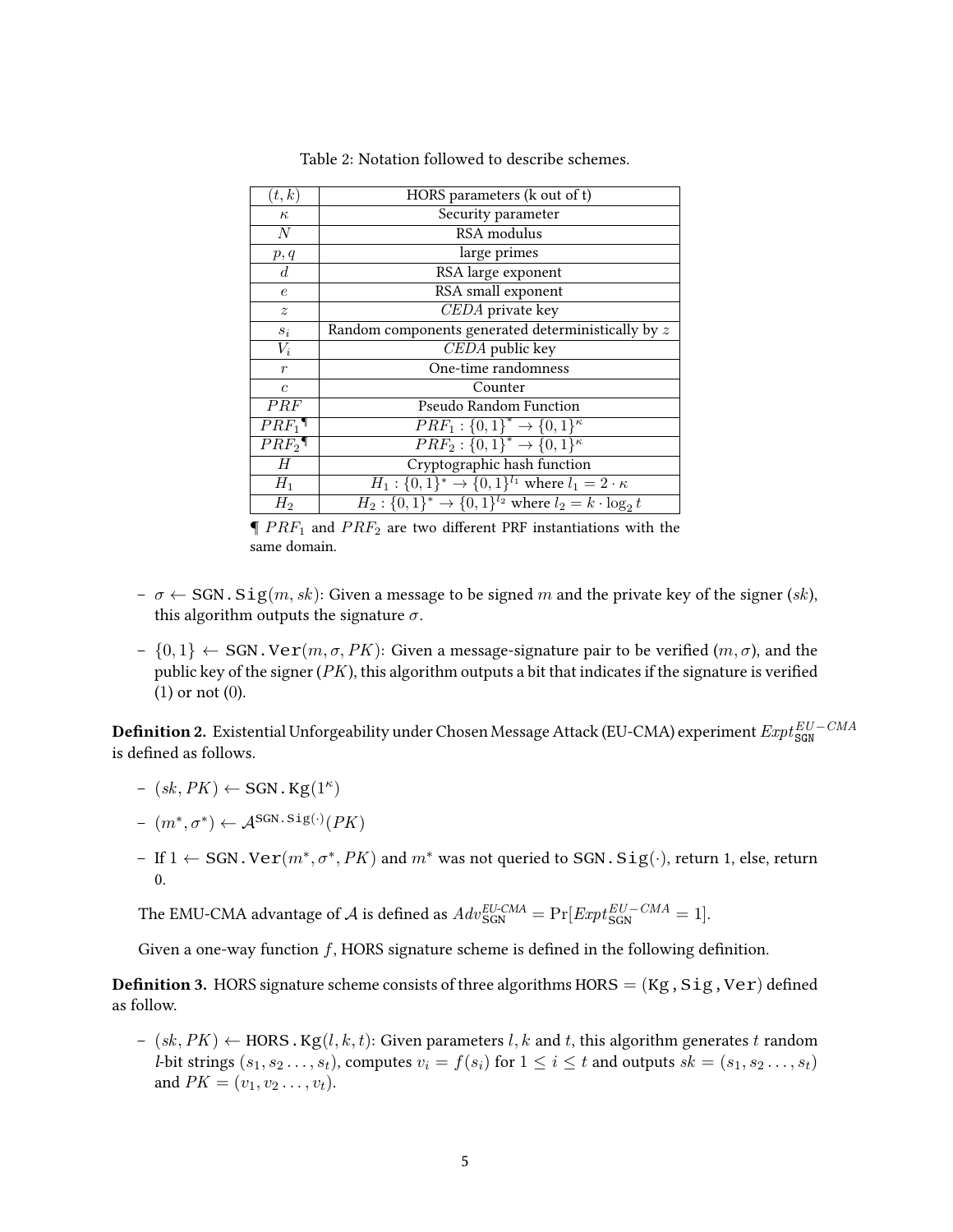- $\sigma \leftarrow \text{HORS S}$  is  $\text{Sig}(m, sk)$ : Given a message m to be signed, this algorithm computes  $h = H(m)$ and splits h into k substrings  $(h_1, h_2, \ldots, h_k)$ , each of length  $\log_2 t$ . The substrings are interpreted as integers  $i_j$  for  $1\leq j\leq k$  and used to generate a signature as  $\sigma=(s_{i_1},s_{i_2},\ldots,s_{i_k}).$
- ${0,1}$  ← HORS.Ve $\textbf{r}(m, σ, PK)$ : Given a message-signature pair  $(m, σ = (s<sub>i<sub>1</sub></sub>, s'<sub>i<sub>1</sub></sub>)$  $i_2, \ldots, s'_i$  $_{i_{k}}^{\prime}$  )), this algorithm computes  $h = H(m)$  and splits h into k substrings  $(h_1, h_2, \ldots, h_k)$ . The substrings are interpreted as integers  $i_j$  for  $1 \leq j \leq k$ . Returns 1 if for each j,  $f(s'_j)$  $j_j^{'} ) = v_{i_j}$  and returns 0 otherwise.

**Definition 4.** A trapdoor permutation function family is a tuple of algorithms  $\pi = (Gen,Eval, Invert)$ as follows.

- $(i, td) \leftarrow \pi \cdot Gen(1^{\kappa})$ : Given the security parameter  $\kappa$ , this algorithm outputs a pair  $(i, td)$ , where i is the index of a particular permutation  $\pi_i$  defined over some domain  $D_i$ , and  $td$  is the trapdoor that allows for the inversion of  $\pi_i$ .
- $y \leftarrow \pi$ . Eva $\mathbf{1}(i, x)$ : Given an index i and  $x \in D_i$ , this algorithm outputs an element  $y \in D_i$ . More specifically, for all  $i$  output by Gen, the function  $\texttt{Eval}(i, \cdot) : D_i \to D_i$  is a permutation.
- $\tau x \leftarrow \pi$  . Inv $\texttt{ert}(td, y)$ : Given a trapdoor  $td$  and  $y$ , this algorithm outputs the element  $x \in D_i$ .

The correctness of a trapdoor permutation family requires that for all  $\kappa$ , all  $(i, td)$  output by Gen, and all  $x \in D_i$ , we have  $x \leftarrow \text{Invert}(td, y)$ .

<span id="page-5-0"></span>**Definition 5.** An RSA permutation function is defined as a tuple  $RSA = (Gen_{RSA}, Eva1_{RSA}, Invert_{RSA})$ as below.

- $h = \langle (N, e), (N, d) \rangle \leftarrow \text{Gen}_{\text{RSA}}(1^{\kappa})$ : Given the security parameter  $\kappa$ , it chooses two large primes p and q and forms their product  $N \leftarrow p \cdot q$ . It then computes  $\phi(N) \leftarrow (p-1) \cdot (q-1)$ , chooses e that is relatively prime to  $\phi(N)$  and computes d where  $e \cdot d \equiv 1 \mod \phi(N)$ . It outputs  $(N, e)$ as the index *i*, and  $(N, d)$  as the trapdoor *td*. The domain  $D_{N,e}$  is  $\mathbb{Z}_N^*$ .
- − y ← Eva $1_{\text{RSA}}((N, e), x)$ : Given the index  $(N, e)$  and a random element  $x \in \mathbb{Z}_N^*$ , this algorithm computes and outputs  $y \leftarrow x^e \mod N$ .
- x ← Invert<sub>RSA</sub> $((N, d), y)$ : Given  $(N, d)$  and an element y, it computes the inversion as  $x$  ←  $y^d \mod N$ .

<span id="page-5-1"></span>**Definition 6.** Inverting the RSA permutation function defined in Definition [5](#page-5-0) without having the knowledge of the trapdoor information td is known to be a hard problem [\[3\]](#page-13-2). Given, a public key  $(N, e)$ and  $x \in \mathbb{Z}_q$  the advantage of the adversary A is defined as  $Adv_{RSA} = Pr[y \leftarrow Eva1_{RSA}((N, e), x); x \leftarrow$  $\mathcal{A}_{(\kappa,N,e)}(y)] < \epsilon.$ 

• Security and System Model: The standard security notion that captures our threat model is EU-CMA as in Definition [2](#page-4-1)

Our system model is based on Public Key Cryptography broadcast authentication model which includes two types of entities (i.e., the signer and the verifier). As depicted in Figure [1,](#page-6-0) we assume that a key generation server, uploads the private key to the signer (offline) and responds to the public key queries by the verifiers in the system.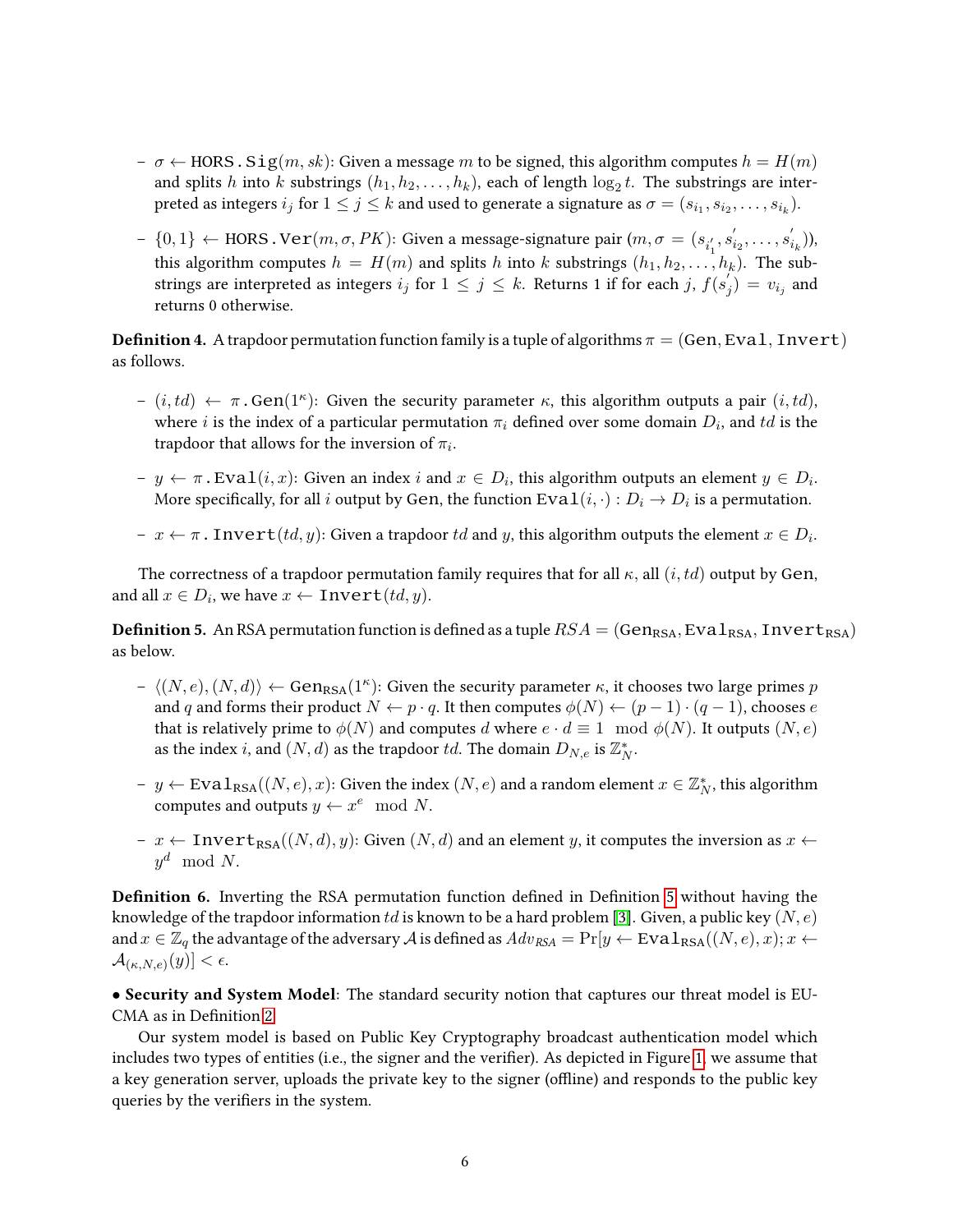<span id="page-6-0"></span>

Figure 1: High-level description of CEDA algorithms

## 4 Proposed Scheme

The idea behind the proposed scheme is to leverage the multiplicative property of RSA trapdoor per-mutation function (Definition [5\)](#page-5-0) to transform one-time HORS  $[29]$  signatures into an (practically) unbounded time signature. Specifically, our private key consists of t randomly generated values  $s_i$ (that can be deterministically generated with a seed) and the corresponding public key consists of all  $V_i \leftarrow (\text{Eval}_{\text{RSA}}((N, e), s_i))^{-1} \mod N$  where  $i \in \{1, \ldots, t\}$ . To sign a message, we compute  $\gamma$  by combining a subset of  $k$  selected one-time signature components (i.e.,  $s_i$ 's whose indexes  $(i_1,\ldots,i_k)$ are obtained from the message hash output, as in HORS) along with a one-time randomness  $r$  to prevent their disclosure. Recall that the release of the private key components with each signature is the main reason that HORS is a one-time signature. We then compute  $R \leftarrow \text{Eval}_{\text{RSA}}((N, e), r)$  and set the CEDA signature as  $\sigma = (R, \gamma)$ . Upon receiving the signature, the verifier first multiplies the subset of corresponding public keys from PK and calculates Γ. The verifier checks  $R = Exal_{RSA}((N, e), \gamma) \cdot \Gamma$ , and returns valid (1) if it holds; otherwise returns invalid (0).

Our scheme consists of the following algorithms.

 $(sk, PK) \leftarrow \text{CEDA.Kg}(1^{\kappa})$ : Given the security parameter  $\kappa$ , this algorithm works as follows:

- 1. Select  $HORS$  parameters  $(t, k)$  as in Definition [3](#page-4-2) and run  $\langle (N, e), (N, d) \rangle \leftarrow \text{Gen}_{\text{RSA}}(1^{\kappa})$  to set  $sk' = (N, d)$  and  $PK' = (N, e)$  as in Definition [5.](#page-5-0)
- 2. Pick  $z \stackrel{\$}{\leftarrow} \{0,1\}^{\kappa}$  and compute  $s_i \leftarrow PRF_1(z||i)$  for  $i = 1, \ldots, t$ .
- 3. Generate the public keys  $V_i \leftarrow \text{Eval}_{\text{RSA}}(PK', s_i)$  for  $i = 1, \ldots, t$  and set a counter  $c \leftarrow 0$ .
- 4. Compute the modular inverse of the public keys  $V_i = V_i^{-1} \mod N$  for  $i = 1, \ldots, t$ .
- 5. Output the public and private key pair  $\langle PK = (V_1, \ldots, V_t), sk = z \rangle$  and the public parameters  $params = (PK', t, k).$

 $\sigma \leftarrow \text{CEDA}$  .  $\text{Sig}(m, sk)$ : Given a message  $m \in \{0, 1\}^*$  to be signed, this algorithm works as follows.

1. Generate  $r \leftarrow PRF_2(z||c)$  and  $R \leftarrow \text{Eval}_{\text{RSA}}(PK', r)$  and increment the counter  $c \leftarrow c + 1$ .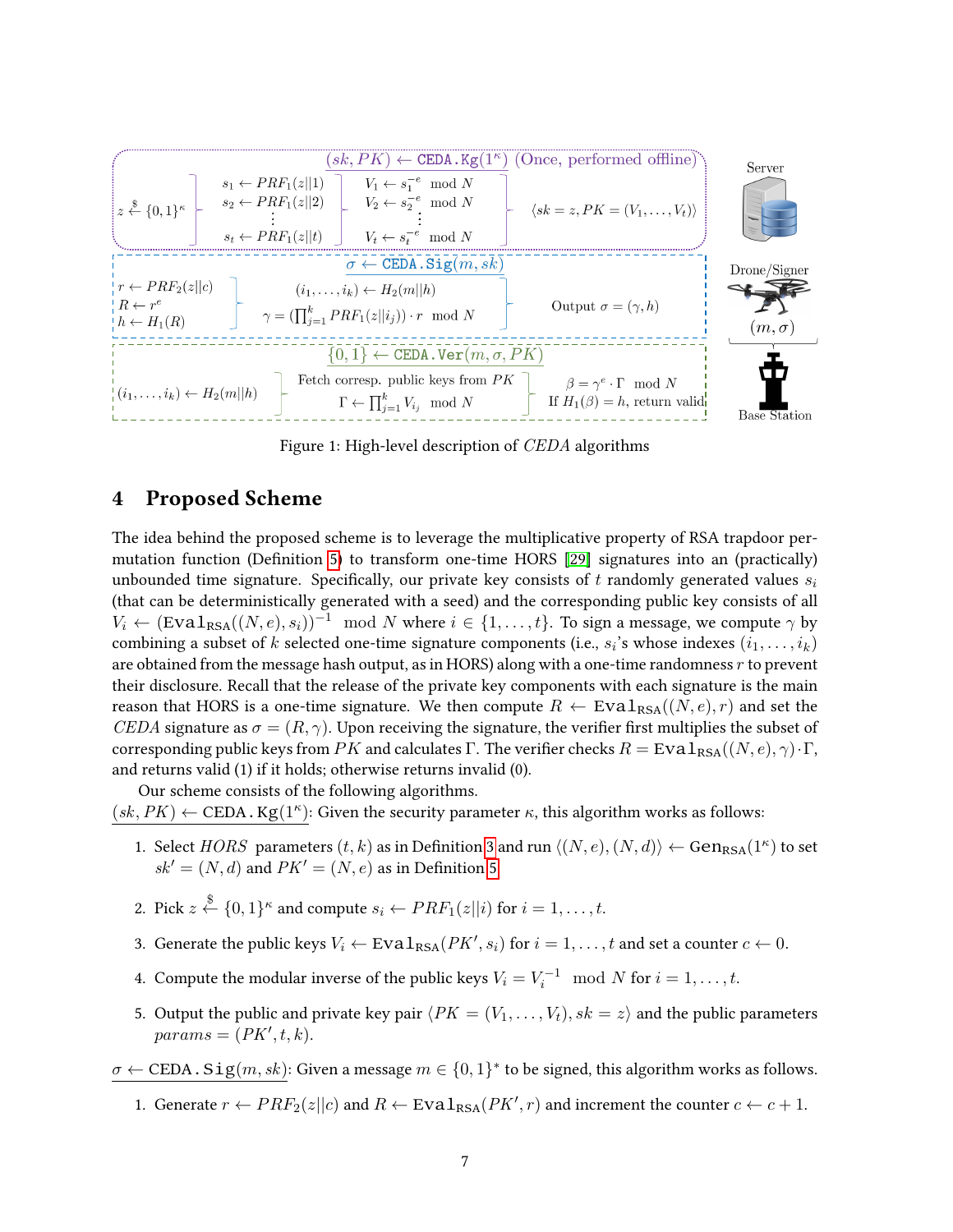- 2. Compute  $h \leftarrow H_1(R)$  and  $(i_1, \ldots, i_k) \leftarrow H_2(m||h)$  where  $\{i_j\}_{j=1}^k \in [1, t]$  and  $|i_j| = \log_2 t$ .
- 3. Generate  $s_{i_j}\gets PRF_1(z||i_j)$  for  $j=1,\ldots,k$  and compute  $\gamma=(\prod_{j=1}^ks_{i_j})\cdot r\mod N$  to output the signature as  $\sigma = (\gamma, h)$ .

 $\{0,1\} \leftarrow \text{CEDA}$ .  $\text{Ver}(m, \sigma, PK)$ : Given a message-signature pair  $\langle m, \sigma = (\gamma, h) \rangle$  and  $PK = (V_1, \ldots, V_t)$ , this algorithm works as follows.

- 1. Compute  $(i_1, ..., i_k) \leftarrow H_2(m||h)$  where  $\{i_j\}_{j=1}^k \in [1, k]$  and  $|i_j| = \log_2 t$ .
- 2. Compute  $\Gamma \leftarrow \prod_{j=1}^k V_{i_j} \mod N$  and  $\beta = \text{Eval}_{\text{RSA}}(PK', \gamma) \cdot \Gamma \mod N$ .
- 3. If  $H_1(\beta) = h$  holds, output 1 and 0 otherwise.

# <span id="page-7-1"></span>5 Security Analysis

In the random oracle model [\[6\]](#page-14-8), we prove that  $CEDA$  is  $EU-CMA$  in Theorem [1.](#page-7-0) In our proof, we ignore terms that are negligible in terms of our security parameters.

<span id="page-7-0"></span>**Theorem 1.** If an adversary A can break the EU-CMA security of our scheme in time  $t_A$  after making  $q_H$  hash queries and  $q_S$  signature queries, we can build another algorithm B that runs A as a subroutine and upon outputting a successful forgery by  $A$ ,  $B$  can invert the RSA trapdoor one-way permutation function as in Definition [6](#page-5-1) in time  $t_B$ .

$$
Adv_{EDA}^{EU-CMA}(t_A, q_H, q_S) \le Adv_{RSA}(t_B, q_H, q_S)
$$

*Proof:* Let  $(N, e)$  be the output of  $\text{Gen}_{\text{RSA}}(1^{\kappa})$  as defined in Definition [5](#page-5-0) and  $Y = \text{Eval}_{\text{RSA}}((N, e), x)$ be the target challenge value for the algorithm  $\mathcal B$  on a random input  $x\in Z_N^*$ .  $\mathcal B$  takes  $Y$  as input and runs as follows.

Algorithm  $\mathcal{B}(Y)$ :

• Setup: B maintains a list  $\mathcal{LM}$ , and two tables  $\mathcal{HL}_1$  and  $\mathcal{HL}_2$  that are all initially empty.  $\mathcal{LM}$  stores messages M that are queried to CEDA. Sig oracle by A.  $HL_1$  and  $HL_2$  store the queries (and responses) to hash functions  $H_1$  and  $H_2$ , respectively. B sets up  $RO(.)$  and the simulated public keys to initialize CEDA. Sig oracle as follows.

- Setup  $RO(.)$  Oracle: B implements a function  $H-Sim$  to handle  $RO(.)$  queries to random oracles  $H_1$ and  $H_2$ . That is, the cryptographic hash functions  $H_1$  and  $H_2$  are modeled as random oracles via  $H-Sim$  as follows.
	- 1)  $h_1 \leftarrow H\text{-}Sim(R, \mathcal{HL}_1)$ : If  $R \in \mathcal{HL}_1$  then  $H\text{-}Sim$  returns the corresponding value  $h_1 \leftarrow \mathcal{HL}_1(R)$ . Otherwise, it returns  $h_1 \overset{\$}{\leftarrow} \{0,1\}^{l_1}$  as the answer, and inserts  $(R,h_1)$  into  $\mathcal{HL}_1.$
	- 2)  $h_2\leftarrow H$ - $Sim(M\|h_1,\mathcal{HL}_2)$ : If  $(M\|h_1)\in\mathcal{HL}_2$  then  $H$ - $Sim$  returns the corresponding value  $h_2\gets\mathcal{HL}_2(M\|h_1).$  Otherwise, it returns  $h_2\overset{\$}{\leftarrow}\{0,1\}^{l_2}$  as the answer, inserts  $(M\|h_1,h_2)$  into  $HL_2$ .
- Setup CEDA. Sig Oracle: B selects parameters  $(t, k)$  as in CEDA. Kg Step 1, and creates the simulated CEDA public key as follows.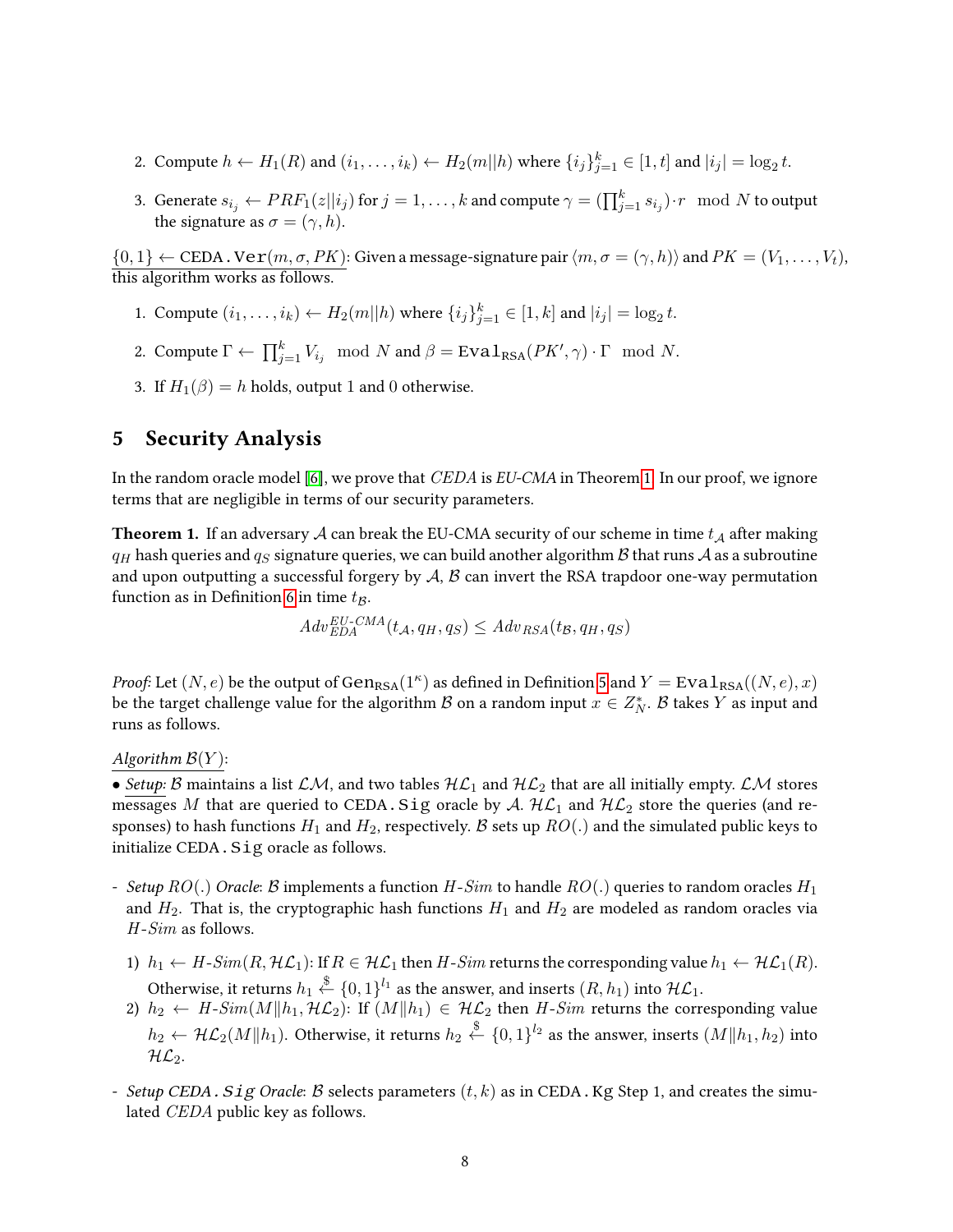- 1)  $\mathcal B$  generates index  $j^{'} \stackrel{\$}{\leftarrow} [1,t]$  and sets the challenge public key as  $V_{j^{'}} \leftarrow Y.$
- 2) B generates  $\{s_i \stackrel{\$}{\leftarrow} \{0,1\}^{\mu N}\}_{i=1,i\neq j'}^t$  and  $\{V_i \leftarrow \text{Eval}_{\text{RSA}}((N,e), s_i)\}_{i=1,i\neq j'}^t$ .
- 3)  ${\mathcal{B}}$  sets  $z \stackrel{\$}{\leftarrow} \{0,1\}^{\kappa}$  and counter  $c \leftarrow 0.$
- 4) Set  $sk \leftarrow \{s_i\}_{i=1, i\neq j'}^t$ ,  $PK \leftarrow (V_1, \ldots, V_t)$  and public parameters  $params \leftarrow (t, k, N, e, c)$ .
	- Execute  $(M^*, \sigma^*) \leftarrow \mathcal{A}^{RO(.), CEDA.\,Sig_{sk}(\cdot)}(PK)$ : B handles  $\mathcal A$  's queries as follows:
- Queries of  $A : A$  can query  $RO(.)$  and CEDA. Sig( $\cdot$ ) oracles on any message of its choice up to  $q_H$ and  $q<sub>S</sub>$  times, respectively.
	- 1) Handle  $RO(.)$  queries: A 's queries on  $H_1$  and  $H_2$  are handled by  $H-Sim$  function as described above.
	- 2) Handle CEDA. Sig queries: To answer A 's signature queries CEDA.  $Sig(\cdot)$  on any message of its choice  $M$ ,  $\beta$  inserts  $M$  into  $\mathcal{L}M$  and continues as follows.
		- i) Pick  $r \in$  $\mathbb{Z}_N^*$ and compute  $R'$  ← Eval<sub>RSA</sub>( $(N, e)$ , r).

ii) 
$$
i_j \stackrel{\$}{\leftarrow} [1, \ldots, t], j = 1, \ldots, k.
$$

- iii)  $R \leftarrow R' \cdot \prod_{j=1}^{k} V_{i_j}^{-1} \mod N$ .
- iv)  $h \stackrel{\$}{\leftarrow} \{0,1\}^{l_1}$  and insert  $(R,h)$  in  $\mathcal{HL}_1$ .
- v) If  $(H(M||h)) \in \mathcal{HL}_2$ ,  $\mathcal B$  aborts. We call this event BAD1. Else, it inserts  $(H(M||h), \langle i_1, \ldots, i_k\rangle)$ in  $H\mathcal{L}_2$ .
- vi) Set  $\sigma = (\gamma, h)$  where  $\gamma = r$ , and return  $\sigma$  to A.
- Forgery of A : Finally, A outputs a forgery for PK as  $(M^*, \sigma^*)$ , where  $\sigma^* = (\gamma^*, h^*)$ . By Definition [2,](#page-4-1)  $\overline{A}$  wins the EU-CMA experiment for CEDA if the below conditions hold.
	- i) CEDA.  $\text{Ver}(M^*, \sigma^*, PK) = 1$
	- ii)  $M^* \notin \mathcal{LM}$

•  $\beta$ 's Attempt to Invert RSA Trapdoor Permutation: If A fails in the EU-CMA experiment for CEDA,  $\beta$  also fails in inverting the RSA trapdoor permutation function as in Definition [5,](#page-5-0) and therefore, B aborts and returns 0.

Otherwise, if A outputs a successful forgery  $(M^*, \sigma^*)$ , by behaving similar to  $\mathsf{F}_A(x)$ , as in [\[7,](#page-14-9) Lemma 1],  ${\cal B}$  can rewind  ${\cal A}$  to get a second forgery  $(M^*,\tilde{\sigma}=\langle \tilde{\gamma},\tilde{h}\rangle)$  where  $\gamma^*\neq\tilde{\gamma}$  and  $h^*=\tilde{h}$  with an overwhelming probability. Given CEDA forgeries  $(M^*, \sigma^* = \langle \gamma^*, h^* \rangle)$  and  $(M^*, \tilde{\sigma} = \langle \tilde{\gamma}, \tilde{h} \rangle)$  on *PK* where  $(M^*|| \tilde{h}^*) = (M^*|| \tilde{h})$ , based on [\[7,](#page-14-9) Lemma 1], we know that  $H(M^*|| h^*) \neq H(M^*|| \tilde{h})$ . Then  $\beta$  can attempt to break RSA trapdoor permutation function if either of the following conditions holds.

- If  $(M^*_{\leq} \| h^* \in \mathcal{HL}_2)$  and  $(j' \in (i^*_1, \ldots, i^*_k))$  then  $(j' \notin (\tilde{i}_1, \ldots, \tilde{i}_k))$ , where  $(i^*_1, \ldots, i^*_k) \leftarrow \mathcal{HL}_2(M^* \| h^*)$ and  $(\tilde{i}_1 \dots, \tilde{i}_k) \leftarrow \mathcal{HL}_2(M^*\Vert \tilde{h}).$  We recall this event as GOOD<sub>1</sub>.
- If  $(M^*_{\leq} \| h^* \in \mathcal{HL}_2)$  and  $(j' \notin (i^*_1, \ldots, i^*_k))$  then  $(j' \in (\tilde{i}_1, \ldots, \tilde{i}_k))$ , where  $(i^*_1, \ldots, i^*_k) \leftarrow \mathcal{HL}_2(M^* \| h^*)$ and  $(\tilde{i}_1 \dots, \tilde{i}_k) \leftarrow \mathcal{HL}_2(M^*\|\tilde{h})$ . We recall this event as GOOD2.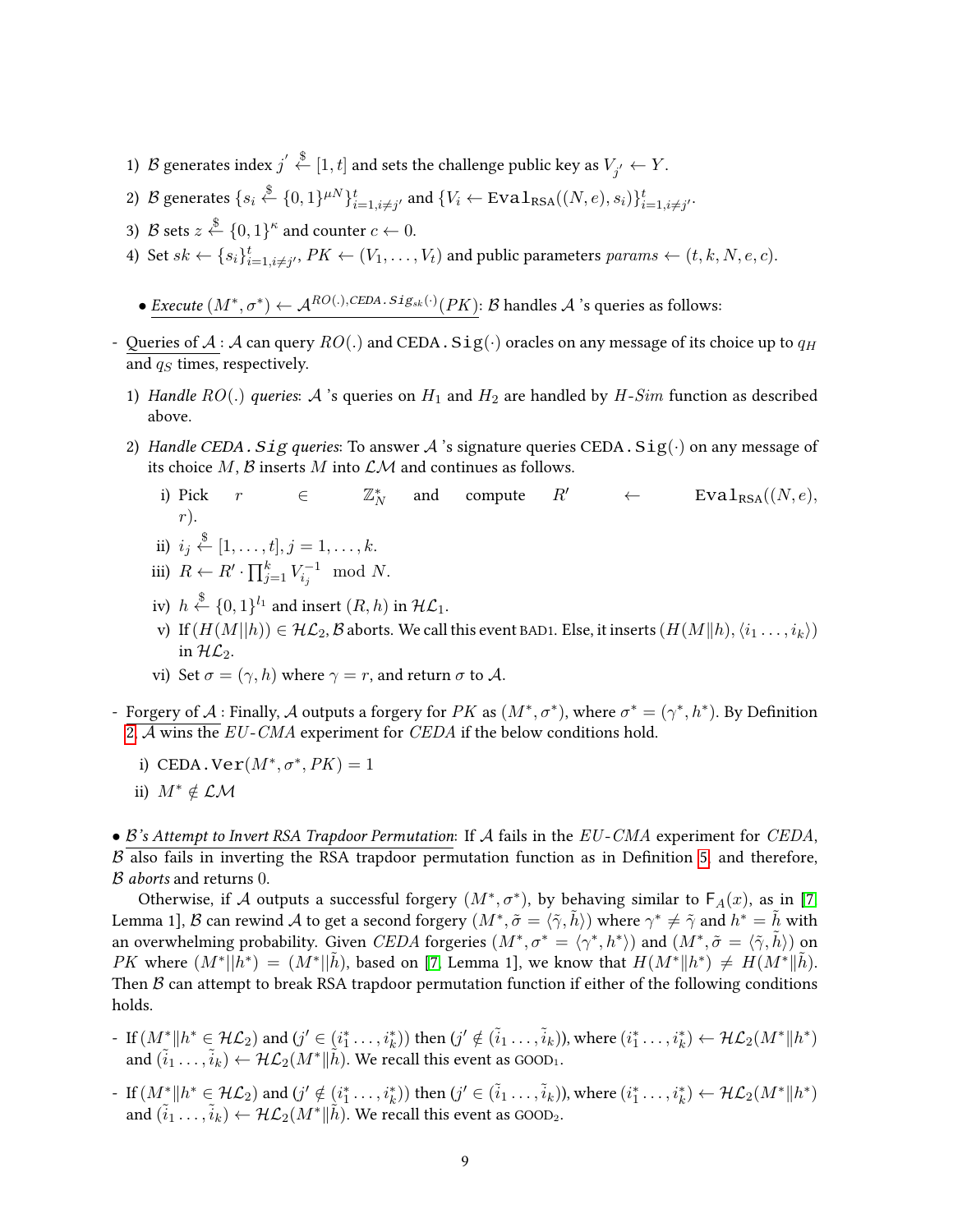In a case that none of the above conditions holds,  $\beta$  aborts and fails to break RSA, otherwise, it works as follows.

- Case 1: If  $j' \in (i_1^*, \ldots, i_k^*)$  and  $j' \notin (\tilde{i}_1, \ldots, \tilde{i}_k)$ , set  $\tilde{x} \leftarrow \gamma^* \prod_{j=1}^k s_{\tilde{i}_j}/\tilde{\gamma} \prod_{j=1, j \neq j'}^k s_{i_j^*} \mod N$ .

- Case 2: If  $j' \notin (i_1^*, \ldots, i_k^*)$  and  $j' \in (i_1^*, \ldots, i_k)$ , set  $\widetilde{x} \leftarrow \widetilde{\gamma} \prod_{j=1}^k s_{i_j^*}/\gamma^* \prod_{j=1, j \neq j'}^k s_{\widetilde{i}_j} \mod N$ .

Then, if  $\tilde{x} = x$  implies that B has inverted RSA permutation function without any knowledge of the trapdoor.

- Success Probability Analysis: We analyze the events that are needed for  $\beta$  to successfully invert RSA as follows.
- BAD1:  $\beta$  may abort in the simulation phase when the adversary queries the CEDA. Sig oracle. This event happens when the randomly drawn  $(i_1, \ldots, i_k)$  already exists in  $H\mathcal{L}_2$ . This can happen with the probability  $(q_H-1)q_S/2^l$ .
- ACC: The success probability of  $A$  to win the game in Definition [2](#page-4-1) is as in [\[7,](#page-14-9) Lemma 1].
- FRK:  $\beta$  receives two valid forgeries from  $\mathcal A$  for the target message.
- $\overline{BAD2}:$  If A successfully outputs a forgery in each of the runs, then B will break RSA if (GOOD<sub>1</sub>  $\vee$  GOOD<sub>2</sub>) happens for the forged signatures. (GOOD<sub>1</sub>  $\vee$  GOOD<sub>2</sub>) can happen with a non-negligible probability of  $2k(t-k)/t^2$ . Note that given the random behavior of our hash function, we consider the probability  $((M^*||h^*\notin {\cal H}{\cal L}_2) \vee (\tilde{M}^*|| \tilde{h}\notin {\cal H}{\cal L}_2))$  to be negligible in the case of the above event.

We bound the success probability of A as defined in [\[7,](#page-14-9) Lemma 1] as  $ACC \geq \epsilon_{\mathcal{A}}$  – Pr[BAD1]. The probability that BAD1 occurs can be upper-bounded by  $(q_H-1)q_S/2^{l_2}$ , and therefore, ACC  $\geq \epsilon_{\cal A}-(q_H-1)q_S/2^{l_2}$ .

The probability of  $\beta$  in breaking RSA is given by:

$$
\epsilon_{\mathcal{B}} \ge \text{FRK} \cdot \frac{\overline{\text{BAD2}}}{\overline{\text{BAD2}}}
$$
  
\n
$$
\ge \left(\frac{\text{ACC}^2}{q_H + q_S} - \frac{1}{2^{l_2}}\right) \cdot \frac{\overline{\text{BAD2}}}{\overline{\text{BAD2}}}
$$
  
\n
$$
\ge \left(\frac{\epsilon_A^2}{(q_H + q_S)} - \frac{2((q_H - 1)q_S)}{2^{l_2}(q_H + q_S)} - \frac{1}{2^{l_2}}\right) \cdot \frac{2k(t - k)}{t^2}
$$

**Target Collision of Hash Function** ( $H_2$ ): Following the work of [\[28\]](#page-15-11), the security of our scheme relies on the subset resiliency of the underlying hash function. We "salt" the hash of each signature with a one-time randomness so that  $A$  does not know the internal state of the hash function when they want to compute a collision. Therefore, we reduce the hardness of our signature scheme from collision resistance to target-collision resistance. Therefore, considering  $k$  subsets in the hash output, and the number of  ${\cal A}$ 's signature queries  $q_S$ , the target collision resiliency of our hash function is  $q_S\cdot k!/_{2^{l_2}}.$  The  $k!$  factor comes in place since we should consider different permutations of the indexes in the hash output which would potentially result in a collision and forgery.

## <span id="page-9-0"></span>6 Performance Analysis and Comparison

We first compare the analytical costs of  $CEDA$  with its counterparts and then describe our evaluation metrics along with the experimental setup. We then present our detailed experimental results on both commodity hardware and an ARM processor. Note that we only compare our scheme with the state-ofthe-art digital signatures with a constant-size key/token storage overhead. Moreover, we also consider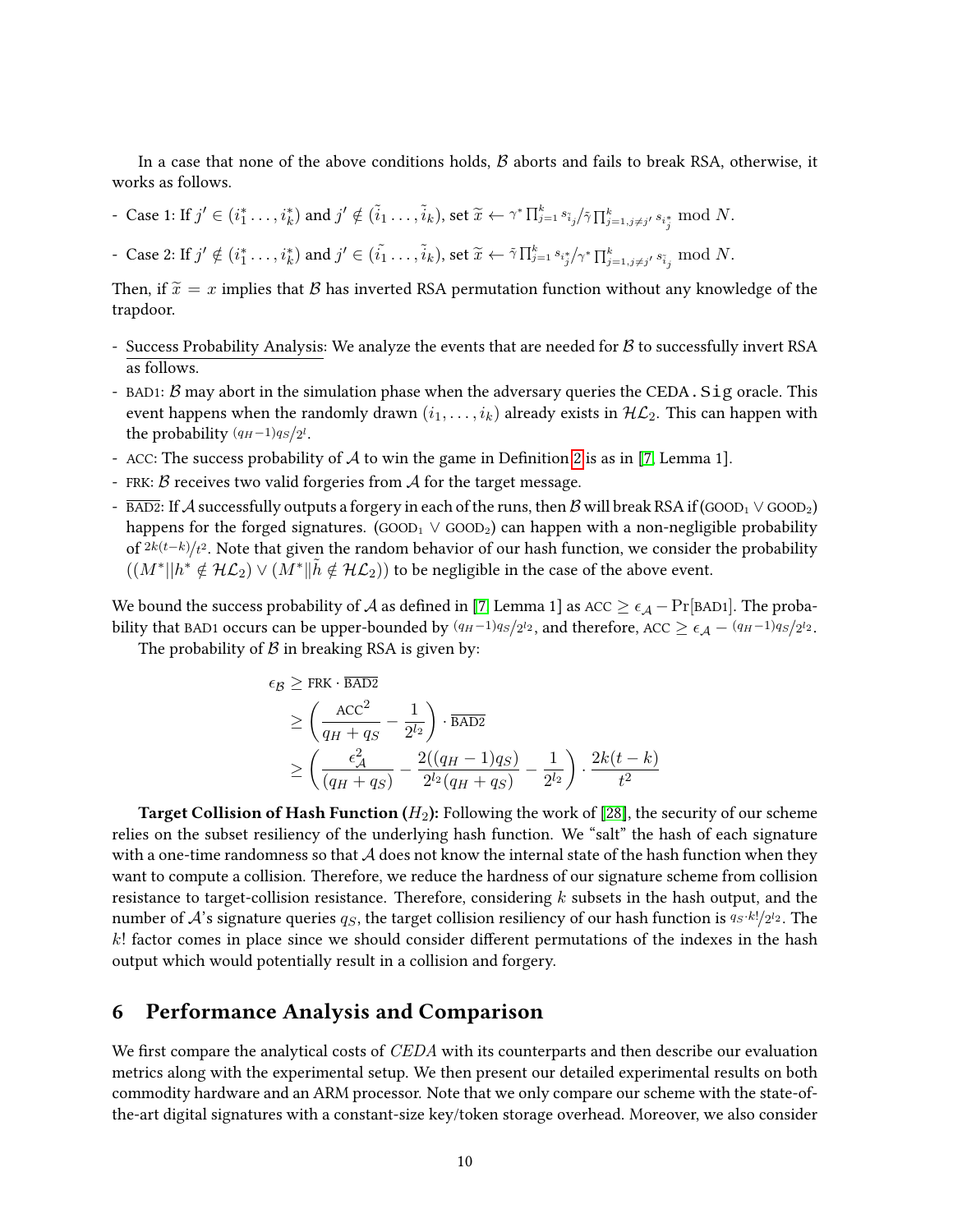<span id="page-10-0"></span>

| Scheme           | Signer                  |                                    | Transmission                      |                        | Verifier                                                  |  |
|------------------|-------------------------|------------------------------------|-----------------------------------|------------------------|-----------------------------------------------------------|--|
|                  | Private $Key^{\dagger}$ | <b>Signature</b><br>Generation     | <i>Signature</i> <sup>†</sup>     | Public $Key^{\dagger}$ | Signature<br>Verification                                 |  |
| <b>RSA</b>       | $N\vert$<br>$+ d $      | $Exp_d$                            | N                                 | N<br>$+ e $            | $Exp_e$                                                   |  |
| <b>ECDSA</b>     | q'                      | $Emul + H + Mul_{q'}$              | H <br>q'<br>$+$                   | q'                     | $\overline{1.3 \cdot Emul + Eadd + H}$                    |  |
| <b>BPV-ECDSA</b> | $ q'  + T1$             | $ v \cdot Eadd + H + Mul_{a'} $    | $+ H $<br> q'                     | q'                     | $1.3 \cdot Emul + Eadd + H$                               |  |
| Ed25519          | q'                      | $Emul_{25519}+$<br>$2H + Mul_{q'}$ | $ q'  +  H $                      | q'                     | $1.3 \cdot Emul_{25519}+$<br>$Eadd_{25519} + H$           |  |
| $ SCRA-C-RSA $   | $ N +T2$                | $L \cdot M u l_N$                  | $+ H +\kappa  $<br>N <sup>1</sup> |                        | $ N + e +\kappa  Exp_e+L\cdot H+L\cdot \overline{Mul_N} $ |  |
| <b>CEDA</b>      | $+ N $<br> z            | $(k+3) \cdot H + Exp_e$            | H <br>N  <br>$+$                  | $  N  +  e  + PK$      | $Exp_e + k \cdot Mul_N$                                   |  |

Table 3: Analytical Performance Comparison of CEDA and its Counterparts

 $\P$   $Exp_e$  and  $Exp_d$  denote exponentiation over the small exponent e and large exponent d, respectively. Emul and Eadd denote the costs of EC scalar multiplication over modulus  $p'$ , and EC addition over modulus  $p$ , respectively. Emul and Eadd are performed in secp256r1, where  $Emul_{25519}$  and  $Eadd_{25519}$  are performed on twisted Edwards' curve.  $H$  and  $Mul_{q^\prime}$  denote a cryptographic hash and a modular multiplication over modulus q', respectively. We omit the constant number of negligible operations if there is an expensive operation (e.g., integer additions are omitted if there is an  $Emul$  or  $Exp_e$ ). We use double-point scalar multiplication for verifications of ECC based schemes  $(1.3 \cdot Emul$  instead of  $2 \cdot Emul$  [\[17\]](#page-14-10)).

Suggested parameters for  $v, L, k$  are 32 [\[11\]](#page-14-2), 32 [\[37\]](#page-16-5), and 26, respectively.

† For  $\kappa = 128$ , the parameter sizes are:  $|N| = 3072$  bit,  $|e| = 17$  bit,  $|d| \approx 3072$  bit, and  $|z| = 128$  bit. The size of the pre-computation tables with the suggested parameters for BPV-ECDSA [\[11\]](#page-14-2), SCRA-C-RSA [\[37\]](#page-16-5) and CEDA are 384 KB, 10KB [\[11\]](#page-14-2) and 2MB [\[37\]](#page-16-5) for PK, T1 and T2, respectively. For ECC-based schemes,  $(p', q')$  are ECC parameters where  $|p'| = |q'| = 256$  bit.

optimization techniques such as constant storage pre-computation  $[11]$  and efficient curves  $[10]$ . Further note that in [\[37\]](#page-16-5), authors proposed three instantiations of SCRA: (i) SCRA-C-RSA (ii) SCRA-BGLS (iii) SCRA-NTRU. We compare the cost of CEDA with SCRA-C-RSA since it achieves the lowest endto-end delay among these three schemes with a mid-size table stored at the signer's side [\[37\]](#page-16-5).

### 6.1 Analytical Performance Comparison

Table [3](#page-10-0) shows the analytical comparison of CEDA with its state-of-the-art counterparts.

Signer Computation and Storage: In CEDA, signature generation only requires an exponentiation over the small exponent  $e$  and a small-constant number of hash calls, which have an (almost) negligible overhead (implemented with highly optimized Blake2 [\[5\]](#page-14-11)). The small exponent is selected as  $e = 65537$ to ensure the security, while enabling the computational efficiency as such an exponentiation can only be done with 16 squarings and a single multiplication via square-and-multiply algorithm. Moreover, CEDA has a much smaller private key size than that of its delay-aware variants as well as the RSA signature, since the signer does not store a pre-computed table or the RSA private key  $d$ .

RSA and ECDSA require an exponentiation over large exponent and elliptic curve scalar multiplication(s), respectively, both of which are considered as expensive computations. BPV-ECDSA eliminates the scalar multiplication in ECDSA [\[4\]](#page-14-0) in exchange of some elliptic curve additions [\[11\]](#page-14-2). However, it re-quires storing a pre-computation table at the signer's side. Ed25519 scheme [\[10\]](#page-14-4) uses efficient twisted Edwards' curve to perform scalar multiplications. It also has a very compact private key. SCRA-C-RSA [\[37\]](#page-16-5) only requires L multiplications to compute the signature, where L is suggested to be 32. However, this scheme requires a very large private key of 2MB, which may not be feasible for some resource-constrained devices.

Signature Transmission: CEDA has a compact signature that has the same size with standard RSA signature scheme. However, elliptic curve based schemes offer more compact signatures. More specif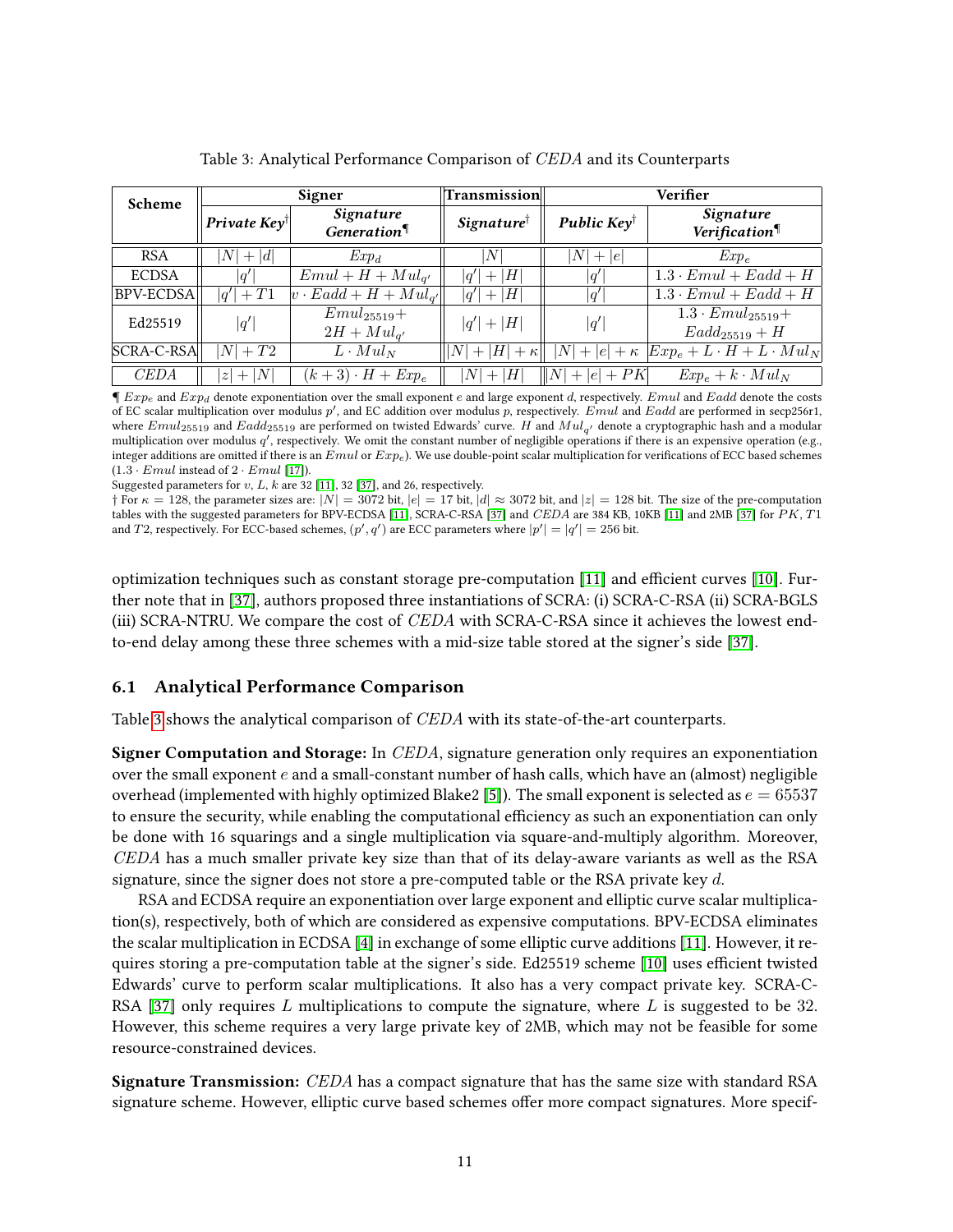ically, signature length in RSA-based schemes, including CEDA, require at least  $|N| + |H|$  bits where  $|N| = 3072$  bits for  $\kappa = 128$  bit security. On the other hand elliptic curve based schemes require a signature size of  $|q'| + |H|$  where  $|q'| = 256$  bits.

**Verifier Computation and Storage:** CEDA has an ultra efficient verification algorithm since it only requires an exponentiation over e and k multiplications, where k is suggested to be 26. However, CEDA has a relatively large public key size, that requires storing a table. This table has a size of  $t \cdot |N|$ , where  $t = 1024$  and  $|N| = 3072$  bits. On the other hand, all elliptic curve based counterparts have a very small public key of size 32 bytes, but they require a double scalar multiplication for verication. Double scalar multiplication can be accelerated with Shamir's trick [\[17\]](#page-14-10), however, this is still a very expensive operation, and to the best of our knowledge, there are no pre-computation methods to speed-up this operation. RSA verification is the fastest among all schemes, since it only requires an exponentiation over e. It also has a compact public key size of  $|N| + |e|$ . SCRA-C-RSA requires exponentiation over  $e$  along with  $L$  hash and multiplication calls, where  $L$  is suggested to be 32 [\[37\]](#page-16-5). As for the public key size, it only requires and additional  $\kappa$  bits to be stored, in addition to traditional RSA [\[30\]](#page-15-2).

Our analytical analysis shows that CEDA only requires a small-constant number of inexpensive operations at the signer's and verifier's sides, which makes it a suitable alternative for delay-aware applications. It has a compact private key and signature size as compared to that of its delay-aware signature alternatives. However, it can be seen that elliptic curve-based counterparts offer more compact private key and signatures than CEDA, but with the cost of a large end-to-end delay. The main limitation of  $CEDA$  is its relatively large public key size, which can be readily stored by verifiers for many real-life applications.

### 6.2 Experimental Evaluation

Evaluation Metrics: We implemented CEDA both on an IoT device (ARM Cortex A53) and commodity hardware. We also ran our counterparts on both devices to compare the signature generation and verification times. Moreover, we discuss the signer's and verifier's storage, along with the transmission requirement of each signature scheme.

Software Libraries and Implementation: We developed two implementations of CEDA in C, one with MIRACL [\[32\]](#page-16-7) and the other with GMP [\[15\]](#page-14-12). We observed that GMP implementation is significantly faster, and therefore we present our results in GMP. We use Blake2 as our cryptographic hash function and PRF due to its high efficiency [\[5\]](#page-14-11). We use portable implementation of Blake2 hash, b2 library. We have open-sourced our implementation of *CEDA* for wide adaptation and comparison.

### https://github.com/ozgurozmen/CEDA

Aside from the hash functions and RSA parameters, the security of our scheme relies on the selection of parameters  $(t, k)$ . The security of these parameters depend on the number of k-out-of-t different combinations and also the target collision ( $k!/_{2^{l_2}}$ ) as described in Section [5.](#page-7-1) We selected  $t = 1024$  and  $k = 26$  which guarantees  $2^{172}$  different combinations and a target collision probability of  $1/2^{171}$ . Different t and  $k$  parameters can also be selected to instantiate CEDA, which offer a trade-off between computation and storage. For instance,  $(t = 256, k = 32)$  also provide a high security level, with smaller storage but slower computation. Since  $|N| = 3072$  provides approximately  $\kappa = 128$ -bit security, all in all, our current *CEDA* implementation offers  $\kappa = 128$ -bit security.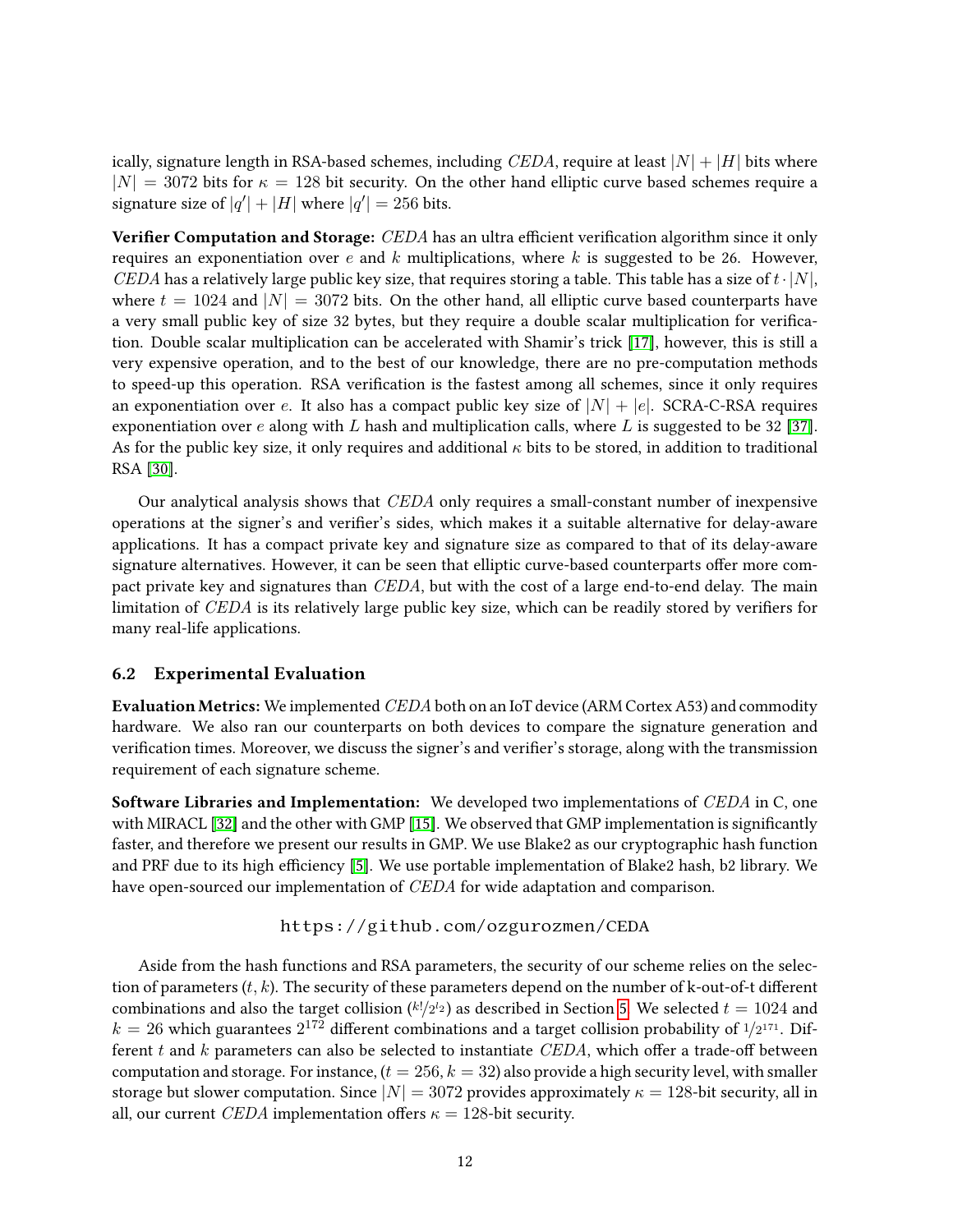| Scheme           | Signer                       |             | Transmission | Verifier               |            | End-to-End      |
|------------------|------------------------------|-------------|--------------|------------------------|------------|-----------------|
|                  | Signature                    | Private Key | Signature    | Signature              | Public Key | Delay $(\mu s)$ |
|                  | <b>Generation</b> ( $\mu$ s) | (Byte)      | Size (Byte)  | Verification $(\mu s)$ | (Byte)     |                 |
| <b>RSA</b>       | 8083.26                      | 768         | 416          | 47.74                  | 386        | 8131.00         |
| <b>ECDSA</b>     | 725.38                       | 32          | 64           | 927.30                 | 32         | 1652.68         |
| <b>BPV-ECDSA</b> | 149.60                       | 10272       | 64           | 927.30                 | 32         | 1076.9          |
| Ed25519          | 132.61                       | 32          | 64           | 335.95                 | 32         | 468.56          |
| SCRA-C-RSA       | 88.67                        | 2000000     | 432          | 164.85                 | 384        | 253.52          |
| CEDA             | 55.33                        | 416         | 416          | 115.45                 | 393600     | 170.78          |

<span id="page-12-0"></span>Table 4: Experimental Performance Comparison of CEDA and its Counterparts on an Intel Processor

We benchmarked the ECDSA implementation in MIRACL library [\[32\]](#page-16-7). We applied BPV pre-computation technique [\[11\]](#page-14-2) to ECDSA implementation of MIRACL. For Ed25519, we used the Supercop implementation [\[10\]](#page-14-4). Note that BPV pre-computation technique cannot be directly incorporated into Ed25519 scheme, since the randomness is generated deterministically with the message that is being signed. We also benchmarked RSA [\[30\]](#page-15-2) with GMP library in C [\[15\]](#page-14-12). SCRA-C-RSA was implemented in MIRACL library in [\[37\]](#page-16-5), however, our experiments showed us that MIRACL is significantly slower than GMP for modular exponentiations and multiplications. Therefore, for the purpose of fairness, we measured SCRA-C-RSA costs with GMP library. Moreover, we observed that authors selected the small exponent in RSA as  $e = 3$ , that is not recommended [\[14\]](#page-14-13). Therefore, we calculated SCRA-C-RSA costs with  $e = 65537$  (as in *CEDA* implementation).

Hardware Configurations: We benchmarked our scheme and its counterparts on an ARM Cortex A53 processor as the IoT device. ARM Cortex A53 is a low-cost and low energy consuming (can work with small batteries) device with a powerful processor [\[34\]](#page-16-8). Therefore, it is highly preferred in IoT applications [\[27\]](#page-15-12). We used a laptop equipped with Intel Core i7 6700HQ 2.6 GHz processor and 12GB RAM as the commodity hardware.

### 6.3 Performance Evaluation

Tables [1](#page-1-0) and [4](#page-12-0) depict the experimental results of CEDA and its counterparts on ARM Cortex A53 and commodity hardware, respectively.

IoT Device: Our experiments on ARM Cortex A53 show that *CEDA* is the fastest signature scheme among its counterparts. CEDA outperforms all its counterparts in terms of signature generation and verification speeds (the only exception is RSA verification, however the signature generation of RSA is very expensive). More specifically, CEDA has  $1.56 \times$ ,  $1.98 \times$ , and  $3.03 \times$  lower end-to-end delay as compared to SCRA-C-RSA, Ed25519, and BPV-ECDSA (as its most efficient counterparts), respectively. Although CEDA requires a larger storage requirement at the verifier's side, due to the larger public key ( $\approx$  393 KB), it is still highly achiveable with the storage capabilities of IoT devices such as ARM Cortex A53.

Energy consumption hinders the full adoption of cryptographic protocols to IoT systems. Therefore, it is highly useful to provide an energy-efficient cryptographic protocol for IoT systems. Note that computational energy consumption can be calculated with the formula  $E = V \cdot I \cdot t$ , where V is the voltage processor is taking,  $I$  is the current drawn by the processor and  $t$  is the computation time. Considering most IoT processors work with constant currents and voltages in active mode, computation time should be optimized to decrease the energy consumption. Thus, computational efficiency of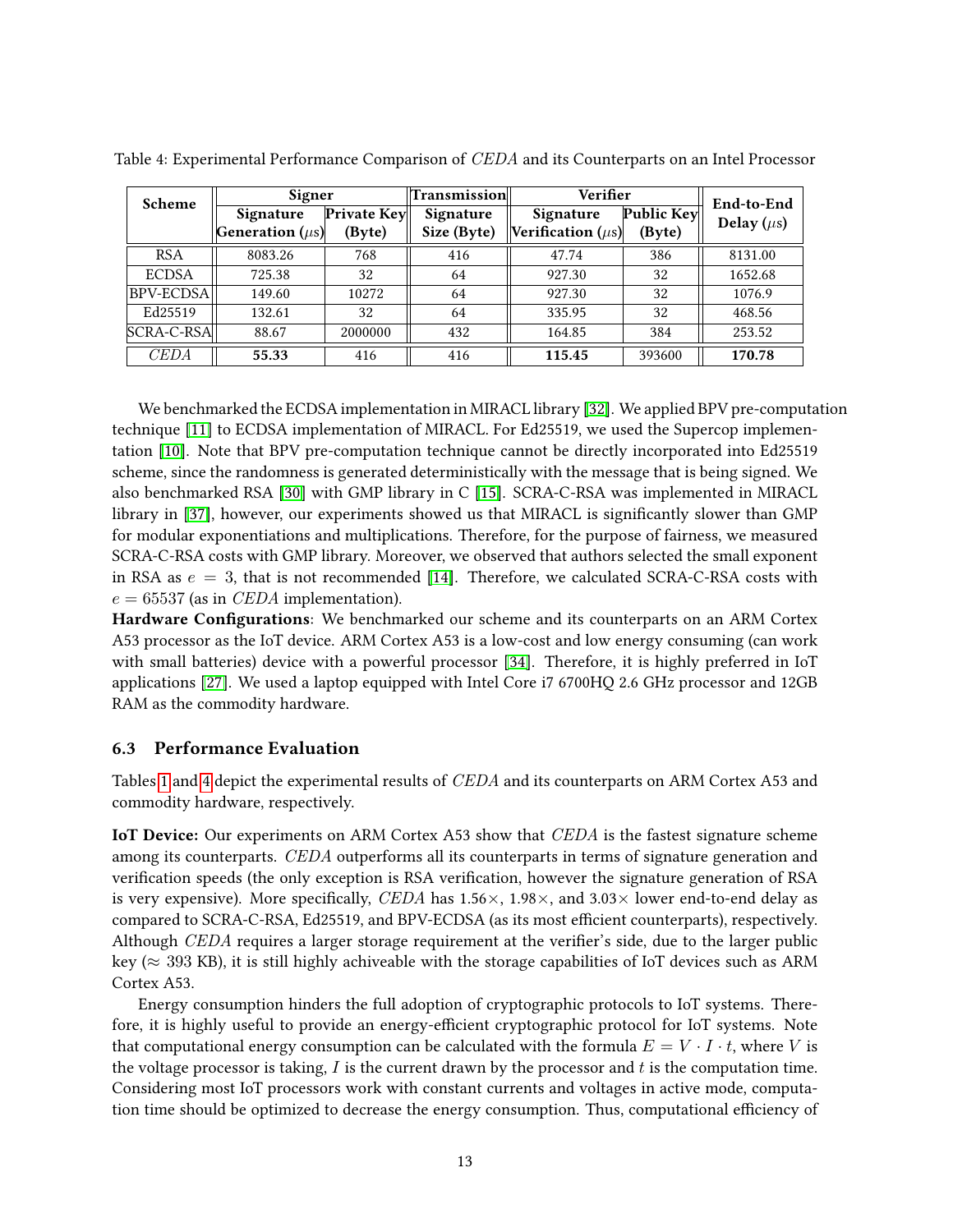CEDA drastically reduces the energy consumption and we believe that it is the most suitable signature scheme to be deployed in energy-critical applications.

**Commodity Hardware:** The signature generation of CEDA is  $1.60 \times$  faster than that of SCRA-C-RSA (the fastest counterpart), which has a very large private key (2MB). We note that CEDA can generate 18,070 signatures per second, which can meet the high throughput signing requirements of various real-life applications. For instance, as discussed in Section [1.2,](#page-1-1) vehicular networks may require a significantly large throughput for signature generation [\[2\]](#page-13-0). With the hardware configuration described,  $\it CEDA$  offers a signing speed way above this requirement, which can be suitable for infrastructure-tovehicle communication. Therefore, we believe CEDA can potentially meet the needs of even the most stringent requirements of high signing throughput applications.

CEDA signature verification is also  $1.43\times$  and  $2.91\times$  faster than that of SCRA-C-RSA and Ed25519 (the fastest counterpart with reasonable end-to-end delay), respectively. Note that standard RSA has 2× faster verification than CEDA. However, its signature generation is 146.17× slower than CEDA, which is not suitable for delay-aware applications. The signature verification time is highly critical for applications that require a fast response to the commands/messages. We believe that CEDA is highly suitable for such applications with a very fast verification and end-to-end delay. Specifically, verification throughput of CEDA is 8,660 signatures per second. However, as depicted in Table [4,](#page-12-0) CEDA requires storing a public key of size almost 393 KB at the verifier's side, when  $t = 1024$ . Therefore, if the verifier is storage-limited, different parameters (e.g.  $t = 256$ ,  $k = 32$ ) can be used to instantiate CEDA with a storage-computation trade-off.

### 7 Conclusion

In this paper, towards addressing the authentication requirements of time-critical applications, we created a novel delay-aware digital signature scheme that we refer to as Compact Energy and Delayaware Authentication (CEDA). CEDA achieves the lowest end-to-end cryptographic delay among all of its counterparts by offering the fastest signature generation along with a highly efficient verification. Moreover CEDA requires only a small-constant size private key and signature, which are smaller than its most efficient delay-aware counterparts. Our experiments on ARM and Intel processors further confirmed the significant speed advantages of  $\mathit{CEDA}$  over its counterparts with compact signer storage overhead. On the other hand, CEDA has a larger public key size than that of its counterparts. Overall, by offering the lowest end-to-end delay with small private key and signature sizes, CEDA is an ideal authentication tool for delay-aware critical systems such as energy delivery (e.g., smart-grids) and mobile cyber-physical systems (e.g., vehicular and aerial drone networks). We open-sourced our implementation of CEDA for public testing and adaptation purposes.

# References

- <span id="page-13-1"></span>[1] Ieee standard communication delivery time performance requirements for electric power substation automation. IEEE Std 1646-2004, pages 1–24, 2005.
- <span id="page-13-0"></span>[2] Ieee guide for wireless access in vehicular environments (wave) - architecture. IEEE Std 1609.0- 2013, pages 1–78, March 2014.
- <span id="page-13-2"></span>[3] D. Aggarwal and U. Maurer. Breaking rsa generically is equivalent to factoring. IEEE Transactions on Information Theory, 62(11):6251–6259, Nov 2016.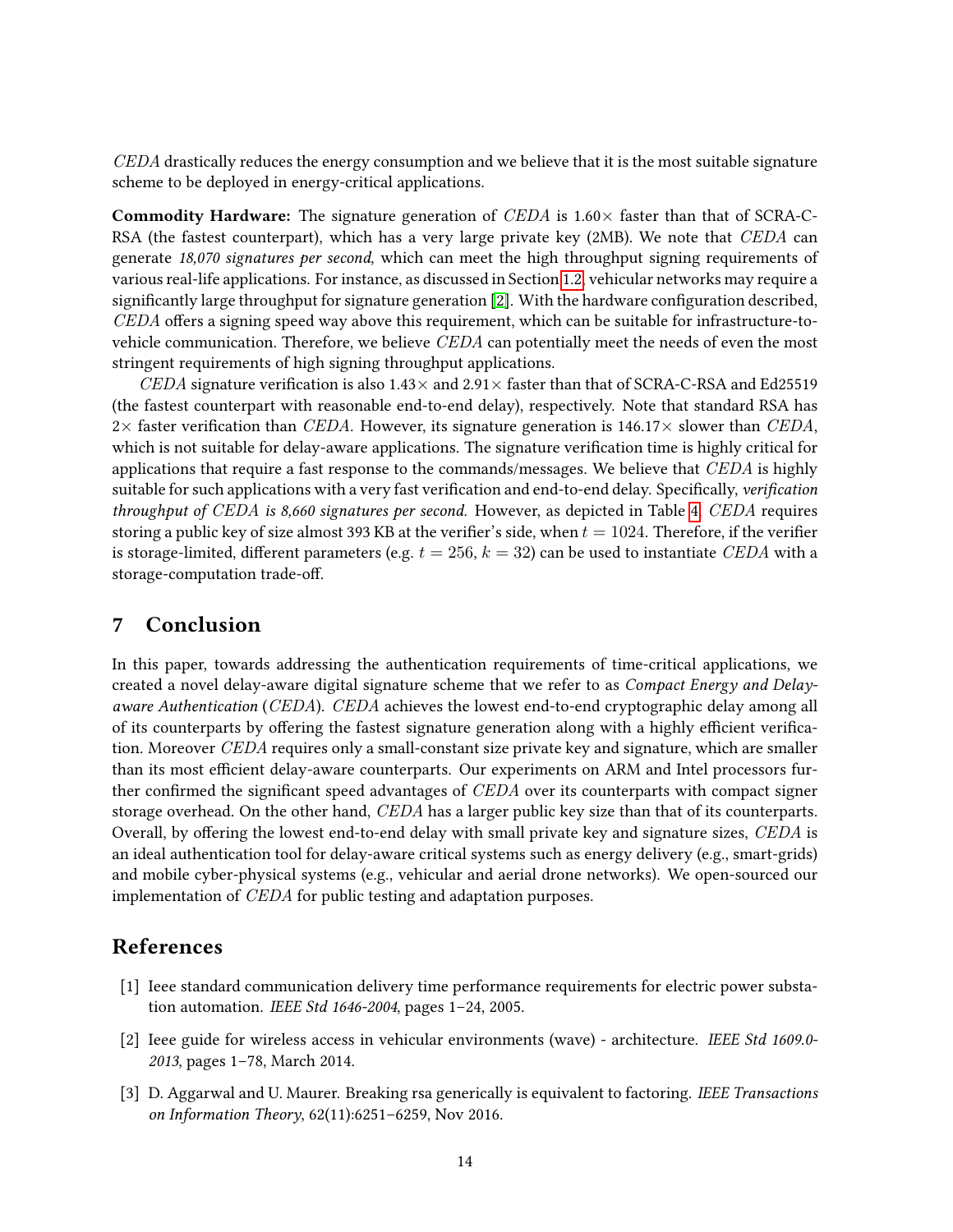- <span id="page-14-0"></span>[4] American Bankers Association. ANSI X9.62-1998: Public Key Cryptography for the Financial Services Industry: The Elliptic Curve Digital Signature Algorithm (ECDSA), 1999.
- <span id="page-14-11"></span>[5] Jean-Philippe Aumasson, Luca Henzen, Willi Meier, and Raphael C.-W. Phan. Sha-3 proposal blake. Submission to NIST (Round 3), 2010.
- <span id="page-14-8"></span>[6] M. Bellare and P. Rogaway. Random oracles are practical: A paradigm for designing efficient protocols. In Proceedings of the 1st ACM conference on Computer and Communications Security (CCS '93), pages 62–73, NY, USA, 1993. ACM.
- <span id="page-14-9"></span>[7] Mihir Bellare and Gregory Neven. Multi-signatures in the plain public-key model and a general forking lemma. In Proceedings of the 13th ACM Conference on Computer and Communications Security, CCS '06, pages 390–399, New York, NY, USA, 2006. ACM.
- <span id="page-14-6"></span>[8] Piotr Berman, Marek Karpinski, and Yakov Nekrich. Optimal trade-off for merkle tree traversal. Theor. Comput. Sci., 372(1):26–36, March 2007.
- <span id="page-14-5"></span>[9] Daniel J. Bernstein, Daira Hopwood, Andreas Hülsing, Tanja Lange, Ruben Niederhagen, Louiza Papachristodoulou, Michael Schneider, Peter Schwabe, and Zooko Wilcox-O'Hearn. SPHINCS: Practical stateless hash-based signatures. In Advances in Cryptology – EUROCRYPT 2015: 34th Annual International Conference on the Theory and Applications of Cryptographic Techniques, pages 368–397. Springer Berlin Heidelberg, April 2015.
- <span id="page-14-4"></span>[10] DanielJ. Bernstein, Niels Duif, Tanja Lange, Peter Schwabe, and Bo-Yin Yang. High-speed highsecurity signatures. Journal of Cryptographic Engineering, 2(2):77–89, 2012.
- <span id="page-14-2"></span>[11] Victor Boyko, Marcus Peinado, and Ramarathnam Venkatesan. Speeding up discrete log and factoring based schemes via precomputations. In Advances in Cryptology - EUROCRYPT'98: International Conference on the Theory and Application of Cryptographic Techniques Espoo, Finland, May 31 – June 4, 1998 Proceedings, pages 221–235, Berlin, Heidelberg, 1998. Springer Berlin Heidelberg.
- <span id="page-14-7"></span>[12] Johannes Buchmann, Erik Dahmen, and Andreas Hülsing. Xmss - a practical forward secure signature scheme based on minimal security assumptions. In Proceedings of the 4th International Conference on Post-Quantum Cryptography, PQCrypto'11, pages 117–129, Berlin, Heidelberg, 2011. Springer-Verlag.
- <span id="page-14-3"></span>[13] D. Catalano, M. D. Raimondo, D. Fiore, and R. Gennaro. Off-line/on-line signatures: Theoretical aspects and experimental results. Public Key Cryptography (PKC), pages 101–120. Springer-Verlag, 2008.
- <span id="page-14-13"></span>[14] Don Coppersmith. Small solutions to polynomial equations, and low exponent rsa vulnerabilities. Journal of Cryptology, 10(4):233–260, Sep 1997.
- <span id="page-14-12"></span>[15] Torbjörn Granlund et al. GNU multiple precision arithmetic library 6.1.2. [https://gmplib.](https://gmplib.org/) [org/](https://gmplib.org/).
- <span id="page-14-1"></span>[16] S. Even, O. Goldreich, and S. Micali. Online/offline digital signatures. In Proceedings on Advances in Cryptology (CRYPTO '89), pages 263–275. Springer-Verlag, 1989.
- <span id="page-14-10"></span>[17] D. Hankerson, A. Menezes, and S. Vanstone. Guide to Elliptic Curve Cryptography. Springer, 2004.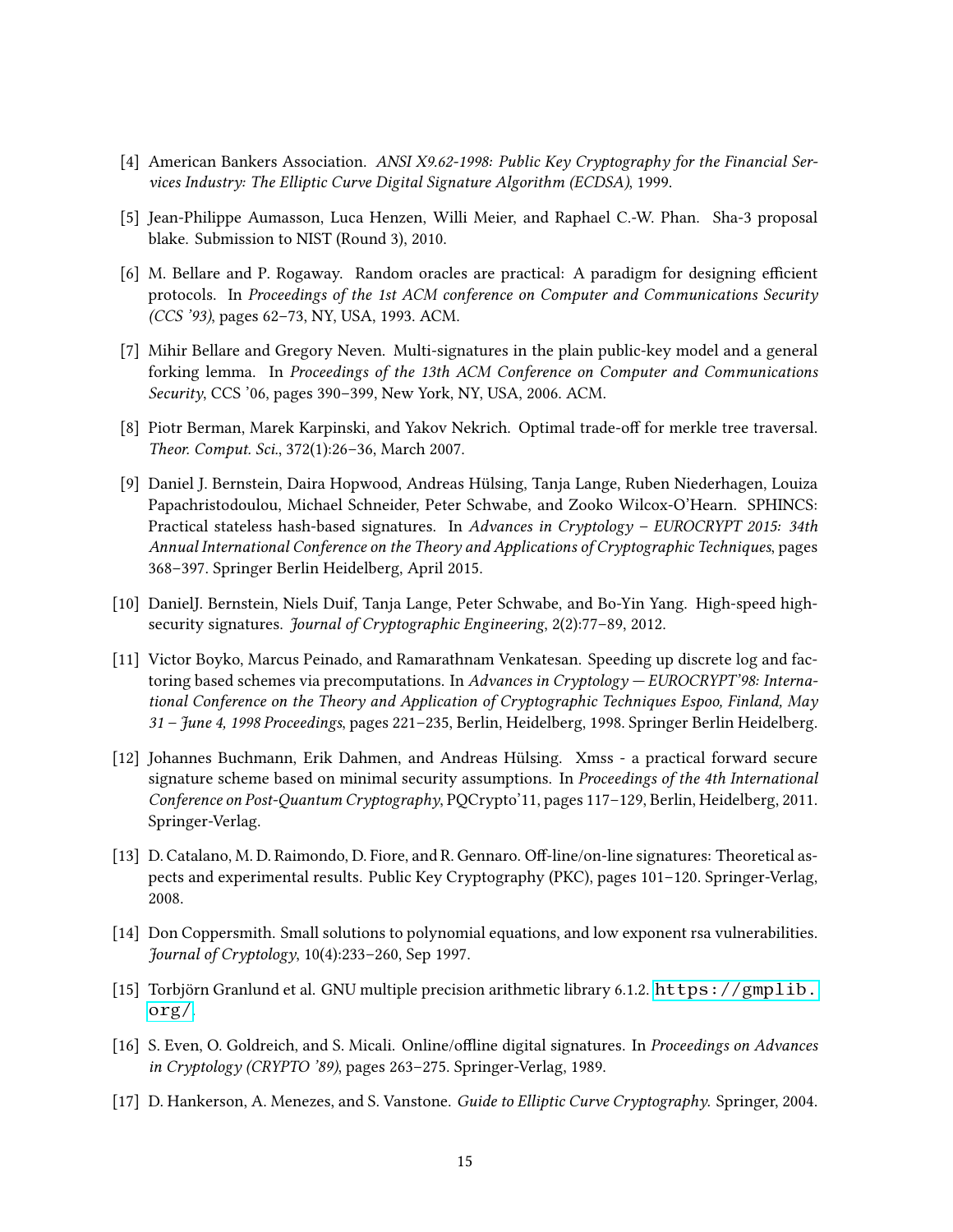- <span id="page-15-1"></span>[18] John Harding, Gregory Powell, Rebecca Yoon, Joshua Fikentscher, Charlene Doyle, Dana Sade, Mike Lukuc, Jim Simons, and Jing Wang. Vehicle-to-Vehicle Communications: Readiness of V2V Technology for Application. U.S. Department of Transportation National Highway Traffic Safety Administration (NHTSA), August 2014.
- <span id="page-15-9"></span>[19] Andreas Hülsing, Joost Rijneveld, and Peter Schwabe. Armed SPHINCS - computing a 41 KB signature in 16 KB of RAM. In Public-Key Cryptography - PKC 2016 - 19th IACR International Conference on Practice and Theory in Public-Key Cryptography, pages 446–470, March 2016.
- <span id="page-15-5"></span>[20] O. Li and G. Cao. Multicast authentication in the smart grid with one-time signature. IEEE Transactions on Smart Grid, 2(4):686 –696, December 2011.
- <span id="page-15-0"></span>[21] M. Luk, A. Perrig, and B. Whillock. Seven cardinal properties of sensor network broadcast authentication. In Proceedings of 4th ACM workshop on security of ad hoc and sensor networks, SASN '06, pages 147–156, New York, NY, USA, 2006. ACM.
- <span id="page-15-7"></span>[22] A. Lysyanskaya, R. Tamassia, and N. Triandopoulos. Multicast authentication in fully adversarial networks. In IEEE Symposium on Security and Privacy, pages 241 –253, May 2004.
- <span id="page-15-3"></span>[23] S. S. Manvi, M. S. Kakkasageri, and D. G. Adiga. Message authentication in vehicular ad hoc networks: Ecdsa based approach. In Proceedings of the 2009 International Conference on Future Computer and Communication, ICFCC '09, pages 16–20, Washington, DC, USA, 2009. IEEE Computer Society.
- <span id="page-15-8"></span>[24] Ralph C. Merkle. A certified digital signature. In Proceedings on Advances in cryptology, CRYPTO '89, pages 218–238, New York, NY, USA, 1989. Springer-Verlag.
- <span id="page-15-10"></span>[25] D. Naccache, D. M'Raïhi, S. Vaudenay, and D. Raphaeli. Can D.S.A. be improved? Complexity trade-offs with the digital signature standard. In Proceedings of the 13th International Conference on the Theory and Application of Cryptographic Techniques (EUROCRYPT '94), pages 77–85, 1994.
- <span id="page-15-6"></span>[26] A. Perrig, R. Canetti, D. Song, and D. Tygar. Efficient and secure source authentication for multicast. In Proceedings of Network and Distributed System Security Symposium, February 2001.
- <span id="page-15-12"></span>[27] A. Raza, A. A. Ikram, A. Amin, and A. J. Ikram. A review of low cost and power efficient development boards for iot applications. In 2016 Future Technologies Conference (FTC), pages 786–790, Dec 2016.
- <span id="page-15-11"></span>[28] L. Reyzin and N. Reyzin. Better than BiBa: Short one-time signatures with fast signing and verifying. In Proceedings of the 7th Australian Conference on Information Security and Privacy (ACIPS '02), pages 144–153. Springer-Verlag, 2002.
- <span id="page-15-4"></span>[29] Leonid Reyzin and Natan Reyzin. Better than biba: Short one-time signatures with fast signing and verifying. In Lynn Batten and Jennifer Seberry, editors, Information Security and Privacy: 7th Australasian Conference, ACISP 2002 Melbourne, Australia, July 3–5, 2002 Proceedings, pages 144–153, Berlin, Heidelberg, 2002. Springer Berlin Heidelberg.
- <span id="page-15-2"></span>[30] R.L. Rivest, A. Shamir, and L.A. Adleman. A method for obtaining digital signatures and public-key cryptosystems. Communications of the ACM, 21(2):120–126, 1978.